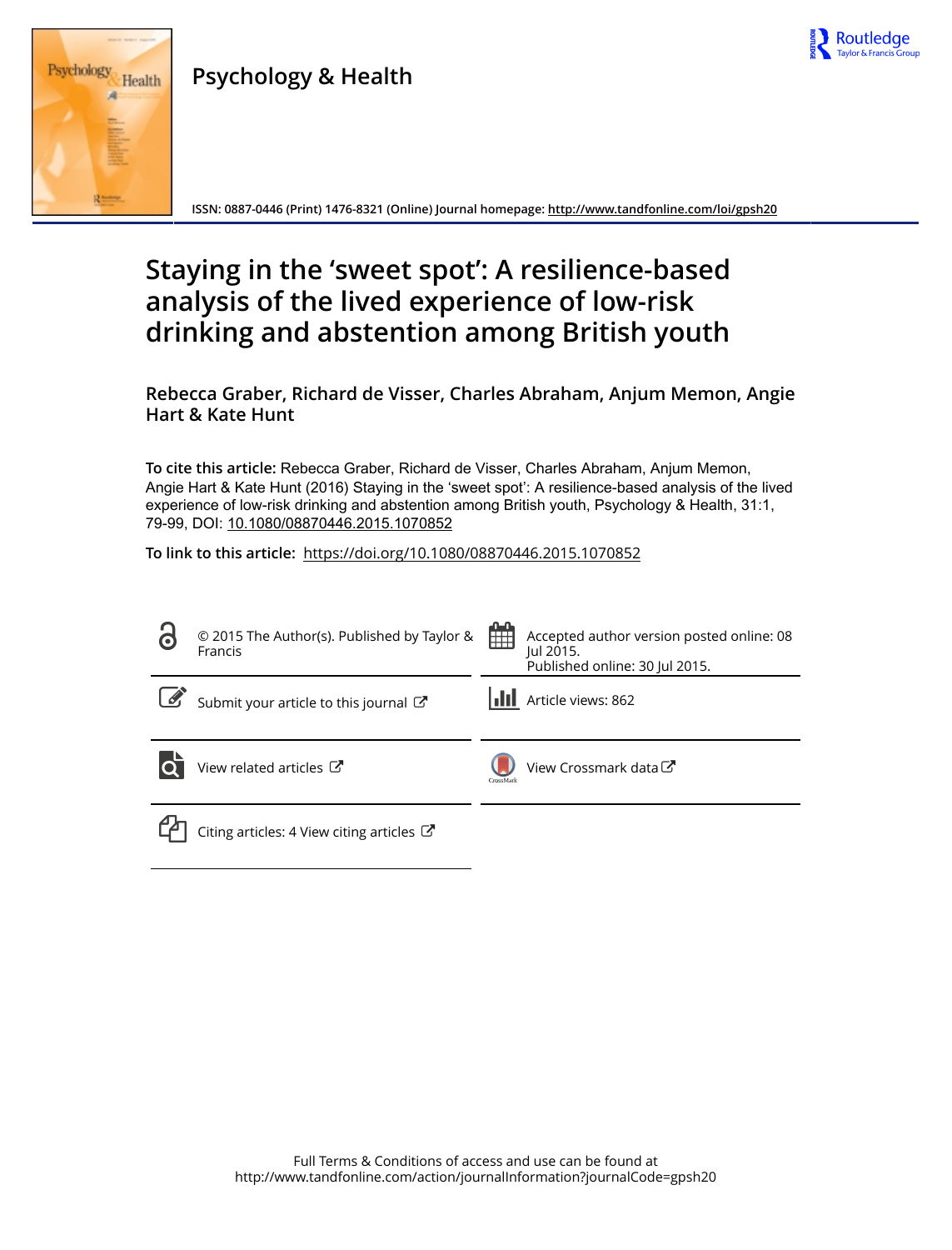# Staying in the 'sweet spot': A resilience-based analysis of the lived experience of low-risk drinking and abstention among British youth

Rebecca Graber<sup>a</sup>\*<sup>®</sup>[,](http://orcid.org/0000-0002-9152-4998) Richard de Visser<sup>a</sup>, Charles Abraham<sup>b</sup>, Anjum Memon<sup>c</sup>, Angie Hart<sup>d</sup> and Kate Hunt<sup>e</sup>

<sup>a</sup>School of Psychology, University of Sussex, Falmer, UK; <sup>b</sup>University of Exeter Medical School, Exeter, UK; <sup>c</sup>Division of Primary Care and Public Health, Brighton and Sussex Medical School, University of Brighton, Falmer, UK; <sup>d</sup>Community University Partnership Programme, University of Brighton, Falmer, UK; <sup>e</sup>MRC/CSO Social and Public Health Sciences Unit, University of Glasgow, Glasgow, UK

(Received 7 April 2015; accepted 6 July 2015)

**Objective:** The aim of this study was to understand how and why young people drink less or not at all when with their peers. Understanding the subjective experiences of moderate or non-drinkers may help identify protective processes facilitating resilience to cultural norm and influences that encourage excessive alcohol consumption among young people.

Design: Semi-structured interviews were conducted with 25 moderate- or non-drinkers aged 17–25 years (13 young women) living in South East England. Interviews explored recent experiences of social situations and encounters that did or did not involve alcohol. Transcripts were analysed using Interpretative Phenomenological Analysis.

Results: Analysis identified six conceptually coherent themes clustering within a superordinate theme of a healthy experience of moderate alcohol use or abstention: 'the sweet spot'. These themes were: feeling good in the body, feeling like you can be who you are, feeling like you belong, making a free choice, enjoying the moment, and feeling safe and secure.

Conclusions: This resilience-based analysis showed how non-drinking and moderate-drinking may be experienced as a positive and proactive choice. Understanding the subjective experiences of young people may aid development of specific, realistic interventions to promote moderate drinking and abstention among young people in drinking cultures.

Keywords: alcohol; adolescence; resilience; protective mechanisms; peer relationships

#### Introduction

Encouraging young people to drink less can have compelling benefits for their health and psychological well-being, and for public health. Alcohol consumption is one of the world's leading risk factors for disease and injury, with the highest proportion of the disease burden carried by people aged 15–29 years (Rehm et al., [2009\)](#page-21-0). Young people face short- and long-term health risks from alcohol use such as early sexual activity, psychological distress and hospitalisation for alcohol-related harm (Balogun, Koyanagi,

\*Corresponding author. Email: [R.Graber@sussex.ac.uk](mailto:R.Graber@sussex.ac.uk)

© 2015 The Author(s). Published by Taylor & Francis.

This is an Open Access article distributed under the terms of the Creative Commons Attribution License [\(http://creativecom](http://creativecommons.org/licenses/by/4.0/) [mons.org/licenses/by/4.0/](http://creativecommons.org/licenses/by/4.0/)), which permits unrestricted use, distribution, and reproduction in any medium, provided the original work is properly cited.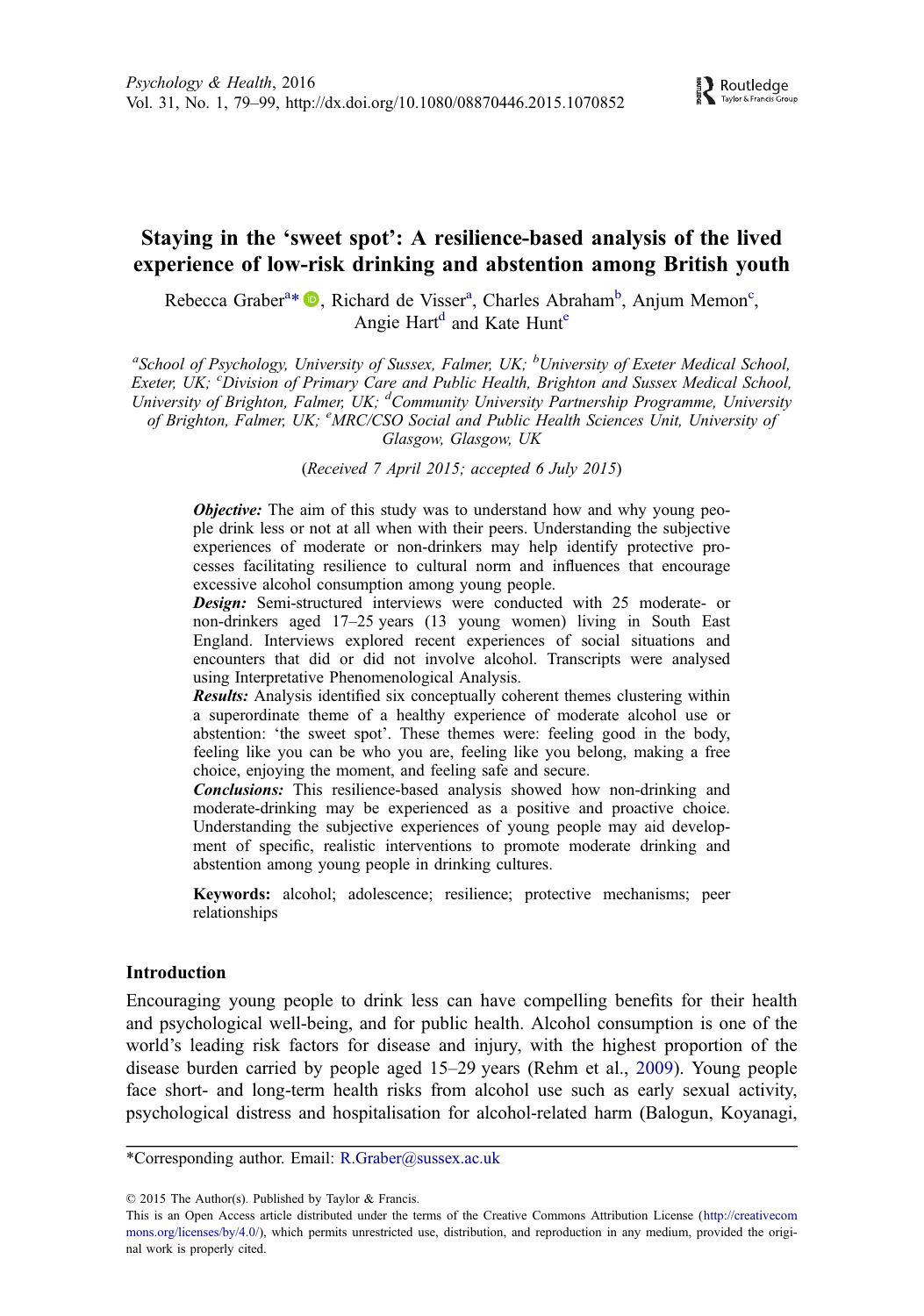Stickley, Gilmore, & Shibuya, [2014](#page-19-0); Healey, Rahman, Faizal, & Kinderman, [2014](#page-20-0); Philips-Howard et al., [2010](#page-20-0)). Alcohol consumption generally, and heavy episodic drinking (so-called 'binge drinking') in particular, in this age group is common in many countries: for example, one UK-based study of secondary school students found that 56% had engaged in binge drinking at least once within the past week (Danielsson, Wennberg, Hibell, & Romelsjö, [2011;](#page-19-0) Dodd, Al-Nakeeb, Nevill, & Forshaw, [2010](#page-19-0)). Researchers, practitioners and policymakers therefore have persuasive reasons to seek overall reductions in the amount of alcohol consumed by young people and in the frequency of excessive drinking. In cultures where alcohol use is the norm, those concerned with limiting the disease burden may opt to focus on the adaptive processes enabling 'low risk' alcohol use among the majority of young people who are likely to choose to drink. This adaptive approach to behaviour change may complement traditional targeted interventions aimed at the comparatively fewer 'high risk' drinkers who regularly drink to excess (Danielsson et al., [2011](#page-19-0)).

An adaptive approach may be particularly suitable in the 'drinking cultures' common to young people's social experience within the UK and internationally (de Visser, Wheeler, Abraham, & Smith, [2013](#page-19-0); Kloep, Hendry, Ingebrigtsen, Glendinning, & Espnes, [2001;](#page-20-0) Roberts, Townshend, Pappalepore, & Eldridge, [2012](#page-21-0)). Young people's drinking behaviour is influenced by motivations towards camaraderie, peer acceptance, and beliefs that alcohol can facilitate social interactions (Kuntsche, Knibbe, Gmel, & Engels, [2005](#page-20-0); Kuntsche, Rehm, & Gmel, [2004\)](#page-20-0). Although abstinence from alcohol is a medically desirable behaviour, it may not be feasible or realistic in cultures where alcohol has powerful social significance for young people (Frederiksen, Bakke, & Dalum, [2012](#page-20-0)).

Health-promoting alcohol interventions may benefit from knowledge about comparatively *healthy* drinking behaviour using *adaptive* processes. Understanding 'best practice' in alcohol consumption addresses a need to develop pro-active messages about how to limit drinking, with reassurances that this is possible to do (Abraham, Southby, Quandte, Krahé, & van der Sluijs, [2007\)](#page-18-0). Of course in doing so, we run into an immediate paradox: there is, arguably, no such thing as 'good drinking' given the public health burden of alcohol consumption and the cumulative risk of excessive drinking for individuals. The UK Chief Medical Officer advises that an alcohol-free childhood is the healthiest option (Department of Health, [2009\)](#page-19-0). However, alcohol is embedded within the cultural landscape: every young person must choose whether, and how much, to drink. Engaging with young people's subjective experience of their social worlds is therefore essential. Despite this, public health campaigns tend to avoid the social nature of much alcohol use, and are consequently often perceived as irrelevant (de Visser et al., [2013\)](#page-19-0). Interventions focusing on relatively healthy drinking behaviours may provide young people with a realistic goal that can be achieved within their cultural context. Understanding the lived experience of young people who have generally healthy alcohol consumption can therefore provide a psychological operationalisation of low-risk drinking with utility for researchers, parents and practitioners where abstention is unlikely to be a popular choice.

A resilience approach is a useful analytical frame for examining healthy behaviour patterns and adaptive processes. Resilience is a multi-dimensional process whereby young people show positive adaptation in the face of risk or adversity. It incorporates domain-specific and generalised interactive protective mechanisms at the individual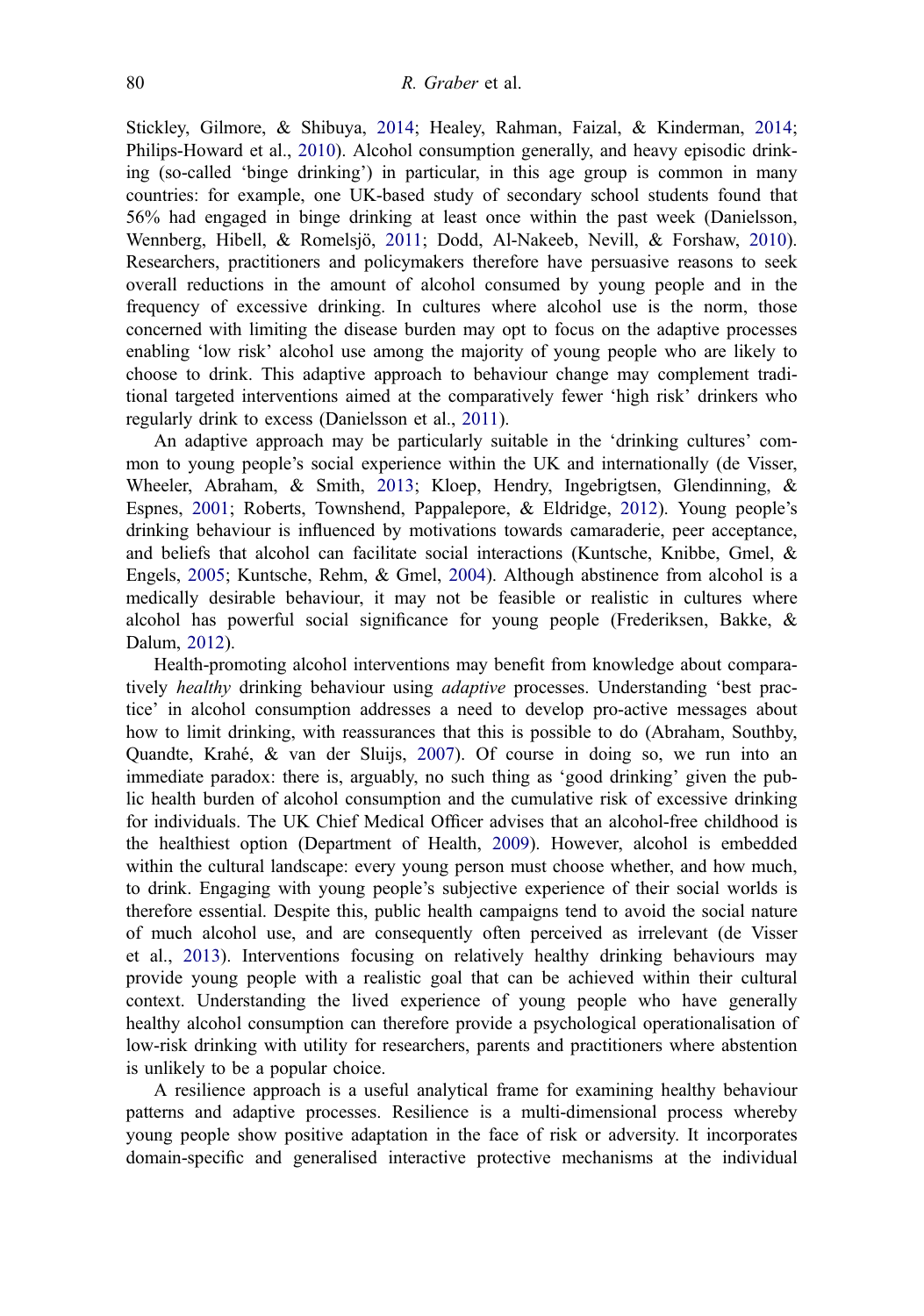level (e.g. effective coping skills, social support and self-efficacy) and the level of social and cultural context (Hart, Blincow, & Thomas, [2007](#page-20-0); Luthar, Cicchetti, & Becker, [2000;](#page-20-0) Rutter, [1990\)](#page-21-0). In a drinking culture where each person is, to some extent, exposed to alcohol-related risk, one observable indicator of resilience may be falling below the threshold for high-risk alcohol consumption. It is, however, unclear what the subjective experience of this resilience may be, or what constellation of generalised or domain-specific features might constitute its realisation.

A resilience-based analysis of healthy behaviour patterns in alcohol use therefore extends the literature in four ways. First, we may frame 'resilience' in this context as abstaining or maintaining low-risk drinking patterns in a culture where drinking and heavy drinking are common. Second, the approach sensitizes researchers to adaptive processes that are conceptually distinct from processes that promote risk (Rutter, [1990](#page-21-0)). Previous research has been understandably focused on unhealthy behaviour patterns such as drinking to cope (e.g. Bernstein, Graczyk, Lawrence, Bernstein, & Strunin, [2011;](#page-19-0) Nolen-Hoeksema, Wisco, & Lyubomirsky, [2008](#page-20-0)). A resilience-based analysis may help identify protective mechanisms facilitating adaptive experiences. Third, this approach encourages research with people demonstrating positive adaptation, as opposed to those with maladaptive behaviour patterns. There is comparatively little research into how and why some young people drink little or not at all. Qualitative researchers are beginning to attend to these individuals' practices, discourses and experiences (Conroy & de Visser, [2013;](#page-19-0) Frederiksen et al., [2012](#page-20-0); Herring, Bayley, & Hurcombe, [2013](#page-20-0)). Shifting focus can lead to very different interpretations to those offered by dominant cultural paradigms: for example, reframing alcohol abstention or restraint into proactive choices characterised by pride, determination and social integration (Herring et al., [2013](#page-20-0)). Finally, a resilience approach offers benefits for intervention development by valuing knowledge about positive choices, developing strengths, and facilitating social skills to promote responsible alcohol use and abstinence, whereas a traditional approach focuses on risk avoidance.

The aim of this study was to develop understanding of the experiences of young people within a culture where drinking is common in order to operationalise psychologically healthy alcohol-related behaviour. A resilience-based approach focused on how young people engaged with personal and social encounters in ways they believed to be adaptive, and which aligned with Government guidelines for low-risk alcohol use (Department of Health, [2013](#page-19-0)).

#### Method

# Recruitment and participants

Participants were invited to take part in an interview as part of a large mixed-method study of experiences of alcohol use and non-use among young people aged 16–21 years living in South-East England (de Visser et al., [2014](#page-19-0)). In line with a resilience-based approach, we specifically sought non-drinkers (including former drinkers) or moderate drinkers, with the rationale that this status was indicative of adaptive behaviour patterns. Status was determined by participants' scores on the 10-item Alcohol Use Disorders Identification Test (AUDIT; Babor, Higgins-Biddle, Saunders, & Monteiro, [2001\)](#page-19-0) and by two alcohol use history questions identifying whether participants had ever consumed alcohol and if they had consumed alcohol in the last year. We purposively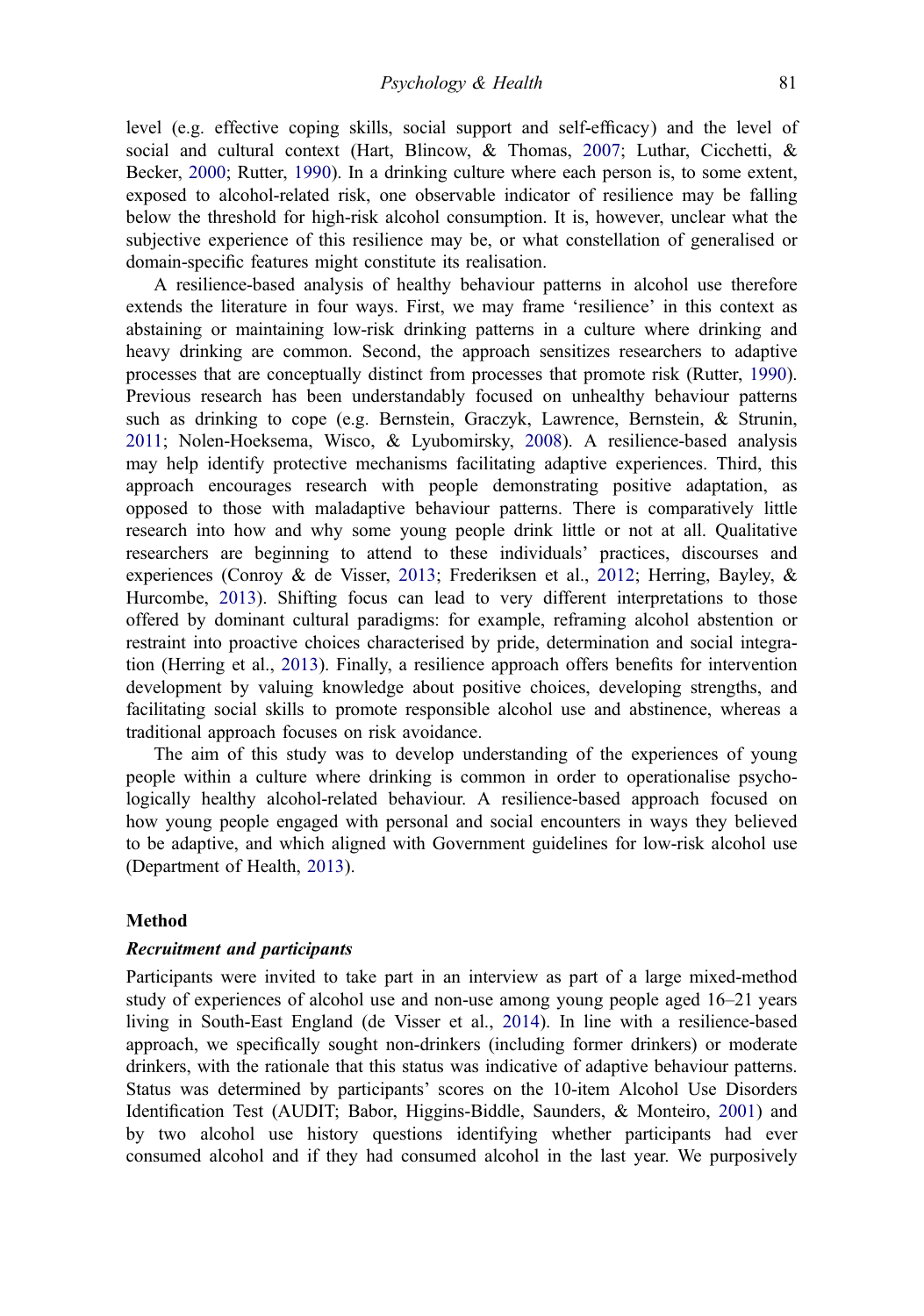sampled across gender, alcohol use (moderate-drinkers and non-drinkers) and age (either above or below the legal alcohol purchase age of 18 years). An age range inclusive of participants who were either above or below the legal purchase age enabled analysis of illegal and legal drinking, different drinking contexts, and changes over time. Recruitment continued until we obtained at least four young men and young women in the older  $(18-25 \text{ years})$  and younger  $(16-17 \text{ years})$  age groups, which is an acceptable sample size for an IPA study (Smith, Flowers, & Larkin, [2009\)](#page-21-0). We also recruited through universities and community-based youth organisations.

Twenty-five young people (13 women) aged 17–25 years participated: 9 younger moderate drinkers, 8 older moderate drinkers, 7 older non-drinkers, and 1 younger non-drinker. Nineteen participants were of 'white British' or 'other white' background; four were South Asian; one was of mixed White and South Asian descent; and one was Chinese. Most, but not all, participants were students. Fifteen were in full-time education. Seven worked alongside full-time study. One was solely in part-time employment, one was employed full-time, and one was not employed or in education.

#### Data collection and generation

Ethical approval was granted by the host university. Semi-structured interviews lasting between 40 and 110 min were conducted by the first author, a 28-year old White woman: 23 in a private room at the host university, one at a college and one at a community organisation. Interviews focused on participants' experiences of social situations in which they had the option of consuming alcohol to provide a rich account of the lifeworld suitable for interpretative phenomenological analysis (Smith et al., [2009](#page-21-0)). Questions focused primarily upon experiences of the past 12 months. Participants were asked how their choices related to their friendships; how they found being a nondrinker/moderate drinker; reasons for their drinking choices; and their advice for other young people. Each participant was given a £7 voucher and provided with contact information for the researchers and support organisations. Audio recordings were transcribed. Identifying information was replaced with pseudonyms.

# Analytical procedure

Analysis aimed to understand how young people experience their choices and practices regarding non- and moderate-drinking in a peer context. Interpretative Phenomenological Analysis (Smith et al., [2009](#page-21-0)) was selected for its methodological emphasis on understanding how individuals sharing a common phenomenon make meaning from their experiences (in this case, of low-risk drinking and abstention). In keeping with a resilience-based analysis, we sought to focus on how participants interpreted their experiences to be subjectively adaptive for the self, their health and their relationships. Following initial immersive readings, each transcript was carefully coded to detail participants' subjective experiences concerning their alcohol use, including thoughts, behaviours and feelings. Developing patterns were then explored across and within accounts. Commonalities and differences were interrogated to move towards a progressively richer, more conceptual set of themes. Analysis progressed iteratively through initial line-by-line coding and higher-order theme development. We periodically checked themes against codes and extracts to ensure the conceptual analysis remained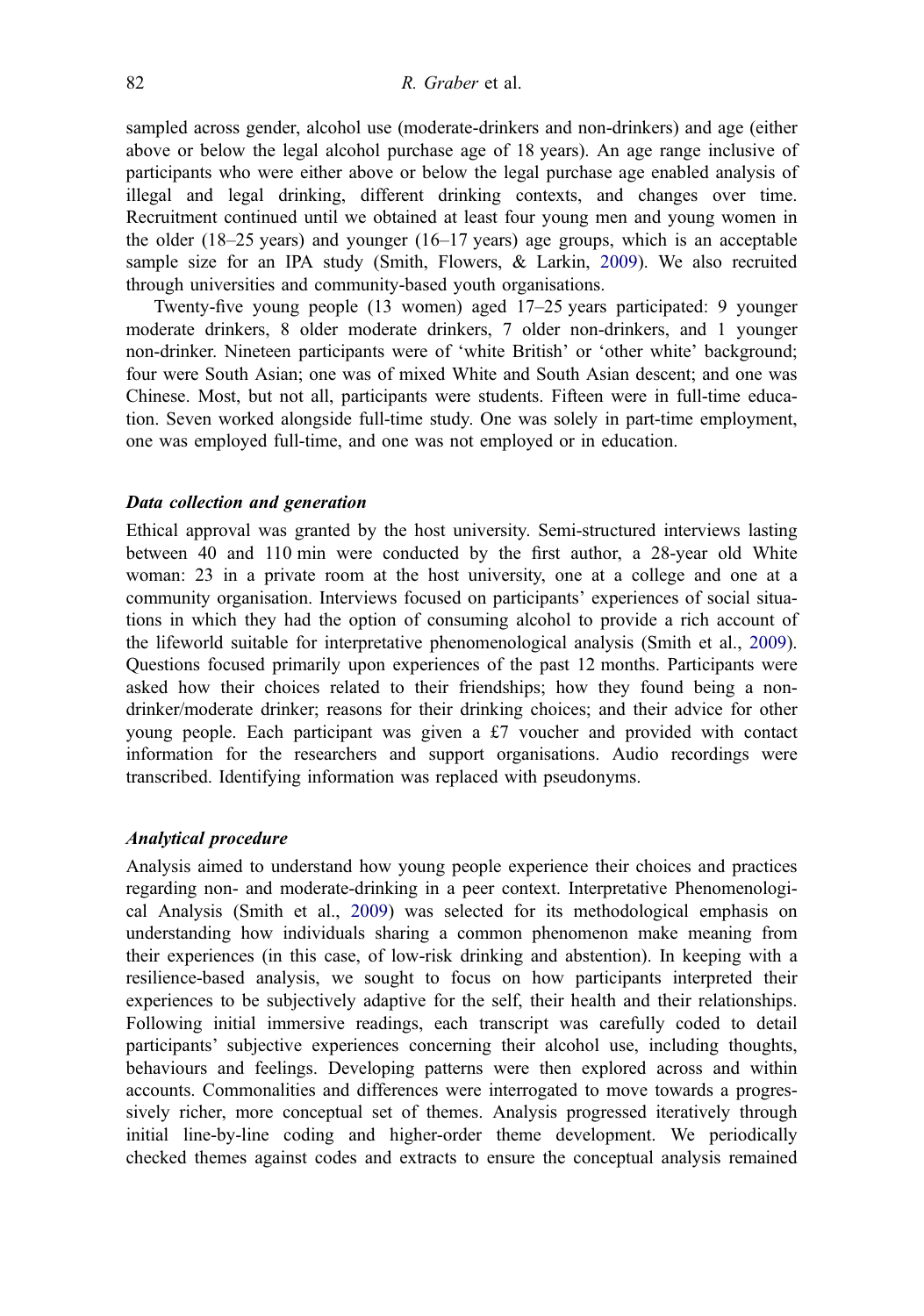ideographically grounded in the accounts. While sensitization to the concepts of well-being, resilience and protective processes influenced our research questions and our interrogation of the data in late stages of analysis, we sought to remain open to participants' nuanced interpretations of how their experiences were adaptive to a sense of subjective well-being. This process resulted in six conceptually coherent themes clustered within a superordinate theme.

We examined our analysis according to criteria for validity and quality in qualitative research (Shaw, [2010;](#page-21-0) Yardley, [2000\)](#page-21-0). We demonstrated *sensitivity to context* by emphasizing multiple dimensions of participants' experiences and engaging with the data. We iteratively reflected on our experiences, interpretations, and social context to be sensitive to the effects of our own subjectivities on the analysis (Shaw, [2010\)](#page-21-0). We demonstrated *transparency and coherence* by clearly presenting the evidentiary basis of each theme and its development. We demonstrated *commitment and rigour* through independent coding of five transcripts by a colleague and ongoing discussion between authors. Confluences and discrepancies were discussed to achieve a consistent interpretation. Impact and importance were demonstrated by using the findings to inform a subsequent health intervention (de Visser et al., [2015\)](#page-19-0).

#### Results

The analysis identified six themes clustered around a central organising concept of 'staying in the sweet spot' (Figure [1](#page-6-0)). The sweet spot was described as multidimensional, including feelings of enjoyment, control, release, well-being, and a lack of regret while avoiding discomfort, threat or poor mood. The 'sweet spot' was a phrase used by John (18+, moderate drinker) when describing why he felt it important 'not to drink too much':

It's important to … find that kind of sweet spot, between, like too sober and too drunk … getting too drunk always tends to end kind of badly … [I] like to get drunk enough … open and friendly and, but, kind of, sensible enough to not do anything too stupid … there's something like satisfying about, knowing that you're not drunk enough to do something, but, you're still having a good time.

John identified some of the key features of the undefined space preceding 'too drunk', distilling in a few words feelings which ran through the accounts. This state of mind was identified as 'the sweet spot'. As suggested within this extract, 'the sweet spot' may entail feelings of belonging and security. He feels free to be 'open and friendly', allowing a 'good time' and still feeling confident in his choices. By not drinking too much, he may pre-empt the option for the night to end 'badly'. He also identified a form of discomfort ('too sober') which suggests that abstention could feel undesirable in certain circumstances.

Gaby (16–17, moderate drinker) identified other key features of the 'sweet spot':

[I prefer] having full control of everything and [being] on a high I guess, rather than having that one drink too much and then just kind of sort of coming down … and wanting to go home 'cos you're ill.

Feeling good, for Gaby, also involved feelings of security and making free choices, but also touched upon a desire to feel physically well and to enjoy the moment. The language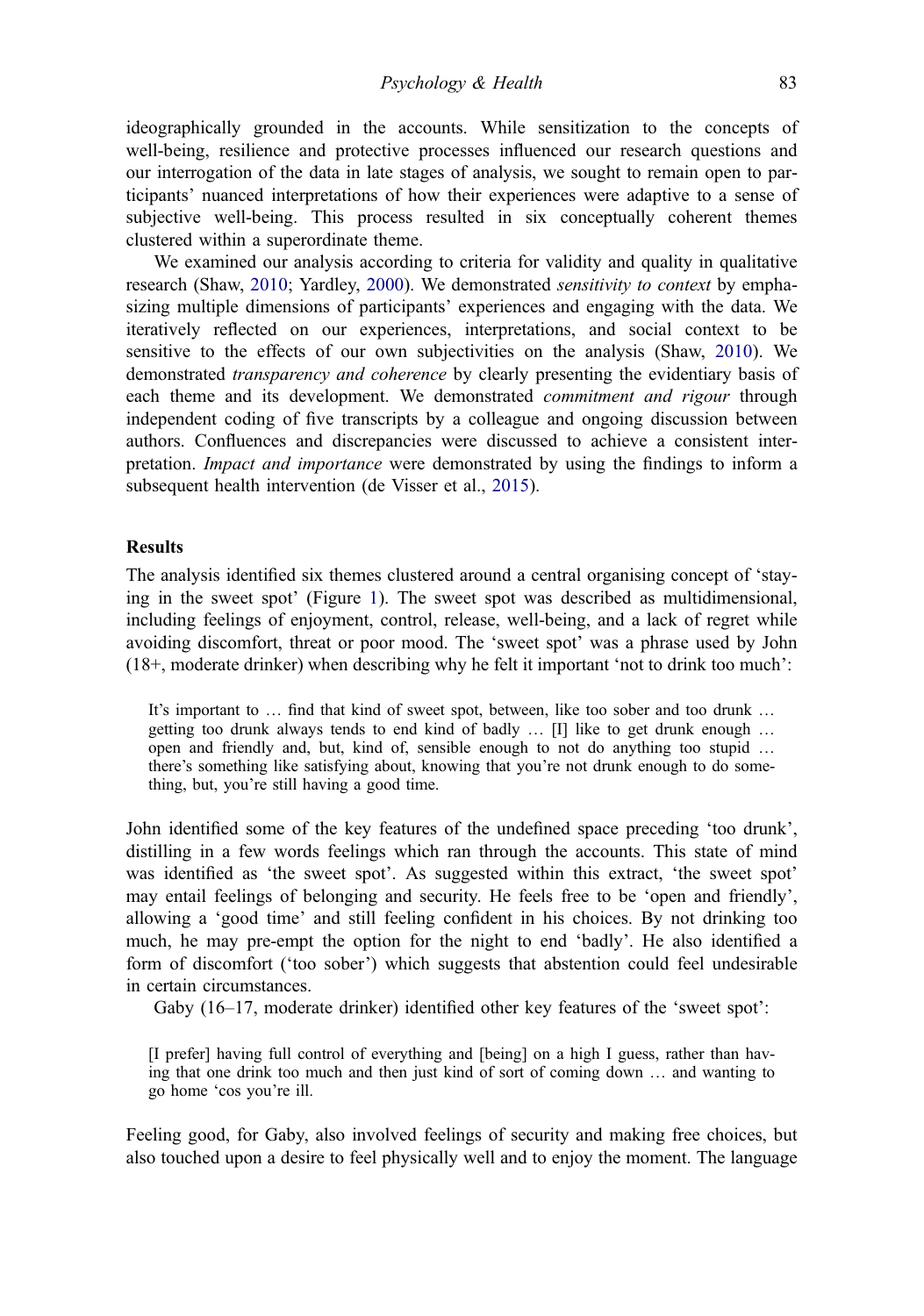<span id="page-6-0"></span>

Figure 1. The 'sweet spot' cluster and themes.

of being on a 'high' and 'coming down' evokes a sense of threshold. The assurance of knowing she can stay on a 'high' is worth refraining from the 'one drink too much'. Rather than experiencing moderation negatively as a restriction – a mechanism of withholding – moderation is experienced positively as a means of staying in a good place – a mechanism of facilitation.

Angela (18+, moderate drinker) identified the remaining key features of the 'sweet spot':

I like letting loose and I like being comfortable, but I don't mind the being a bit tipsy, that's kind of fine, but I can't, I wouldn't feel comfortable about being drunk.

In this extract, Angela conveyed a strong sense of knowing herself, differentiating between being able to be herself ('letting loose'), and feeling discomfort. She appears less relaxed in this liminal space than John and Gaby ('I don't mind', 'kind of fine') but again identifies moderation as a way to maintain feeling comfortable: in this case, through being herself.

In summary, these young people generally experienced 'feeling good' as staying in a 'sweet spot' along one or more thematic dimensions: feeling good in the body, feeling like you belong, making a free choice, feeling like you can be who you are, enjoying the moment, and feeling safe and secure. We now describe each in turn.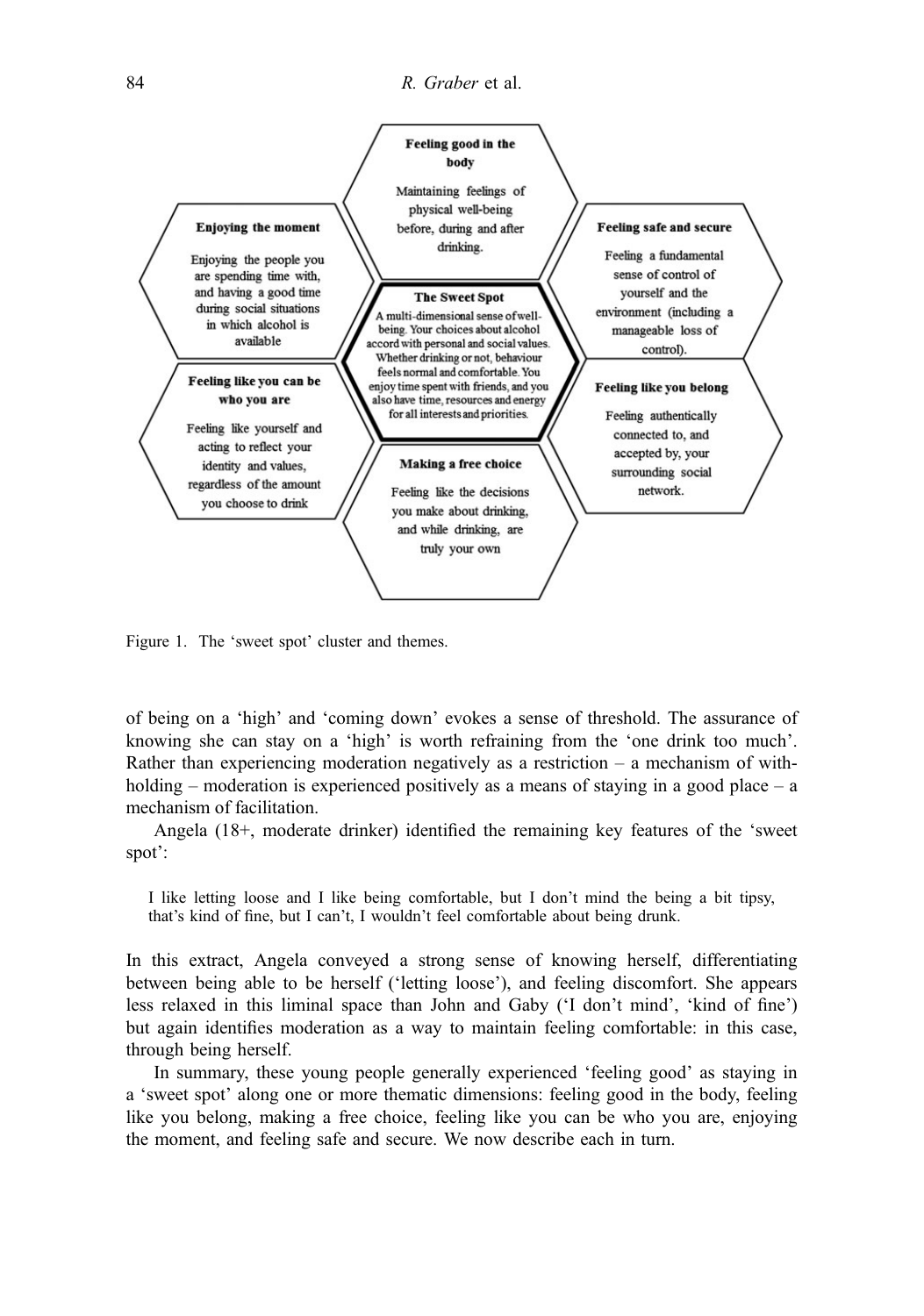# Theme 1: Feeling good in the body

Participants expressed a desire to 'feel good in the body' before, during and after drinking. Many participants wished to maintain physical well-being by avoiding the anticipated physical consequences of excessive drinking. Heather (16–17, moderate drinker) said:

anything past [tipsy] I sort of get really tired and a bit grumpy, and I just don't really feel like partying very much … [so I want to stay in] that stage between tipsy and drunk where, where you sort of get really happy, and you're up for dancing and stuff.

Heather, like many other participants, experienced mild alcohol use pleasurably, but was unwilling to pass through a tipping point, beyond which additional alcohol would lead to unpleasant sensations such as illness, loss of control, vulnerability, dehydration or regretted physical or sexual activities. Enjoyment acted as an incentive to avoid excess. For many participants including Heather, moderate, but not excessive, alcohol use was generally associated with pleasurable sensations such as relaxation, heightened sensation, giddiness, expression and disinhibition. Participants reported that they sometimes had to learn that pleasurable sensations such as relaxation or disinhibition could be achieved without alcohol.

Enjoying the taste of drinks was also an important component of feeling good in the body:

The drinks are usually … horrible but if you're on a tight budget, you'll buy one anyway, because you know it's best to have a little bit of a drink to just kind of calm down a bit, 'cos there's always the euphoria of being in a club for the first time you feel like oh I can't dance ... If I'm out with a friend maybe just at a pub, I like to have a beer that actually tastes nice' – Gareth, 18+, moderate drinker.

In this extract, Gareth shifted from experiencing drinks as instruments to facilitate wellbeing, rather than objects of enjoyment in themselves. Prioritizing sensory pleasures led him to moderate his intake, choosing quality over quantity. His discomfort and anticipation in the club appear key to this utilitarian view of alcohol, contrasting with the pub setting which emphasized pleasure and social connection. Some moderate drinkers such as Angela and Gareth found their discomfort in social situations was eased by shifting to consuming smaller amounts of more enjoyable alcoholic drinks or non-alcoholic drinks: 'I had like one [cocktail] and that was … enough for me to just be like oh, I'm fine, I don't need anything else' (Angela, 18+, moderate drinker). Other moderate and former drinkers felt that learning to enjoy the taste of certain drinks, or to drink despite not enjoying the taste, was associated with feelings of youth and inexperience. Learning to drink entailed training themselves to enjoy or tolerate drinks that did not taste pleasurable, compromising feeling good in the body.

In summary, many participants experienced 'feeling good in the body' as enjoying feelings of pleasure and exhilaration which they sought to preserve. They also enjoyed the taste of their drinks, whether they contained alcohol or not.

# Theme 2: Feeling like you belong

'Feeling like you belong' meant feeling authentically connected and accepted within one's interpersonal relationships, especially while drinking.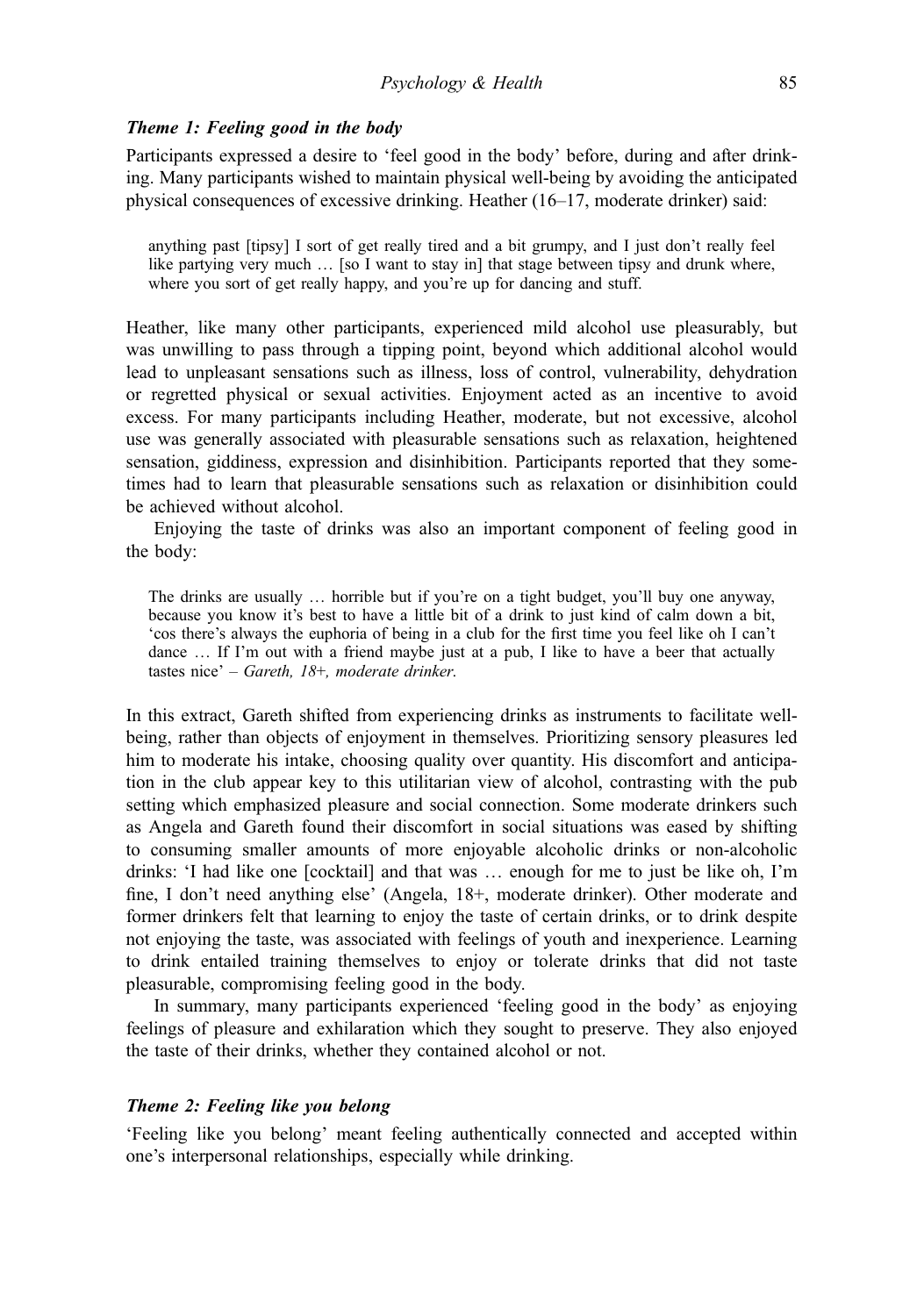The ability to maintain a friendship through changes in drinking behaviours could signify relationship integrity. In this extract, Mark (18+, non-drinker) reflected on his enduring relationship with a childhood friend who was briefly unhappy when Mark quit drinking:

In the grand scheme of things it's not that serious … it's not like our friendship was based on alcohol.

Referencing the time-frame of their friendship, Mark took a wide view of the 'scheme of things', instead of narrowing in on what might otherwise have been a pivotal juncture in the friendship. He situated their friendship on the broader, long-lasting 'grand scheme' of intimacy, compatibility and endurance. An implicit option is that the friendship *could* have been based on alcohol, as suggested by Iris (18+, moderate drinker): 'The only reason some people want me in their lives is [to] have a companion to get wasted … that's not really what friendship should be about'. For Iris, alcohol masked incompatibility. Loss of control during drinking was perceived by many moderate drinkers to reveal a shared vulnerability, making the exhilaration of being 'wasted' seem like true friendship. Iris asserts it certainly is not. Mark's account draws particular attention to participants' common concern that cutting down drinking may threaten a friendship by introducing the question of what the basis of the friendship actually is. For Mark, maintaining his friendship was associated with emotional authenticity and stronger bonds.

With this threat in mind, refusing drinks tactfully was important to many participants. Returning to Mark: 'I think my friends … respected when I said no because they knew I [would] get in a bit of a state … [by saying no] you're kind of a dampener to fun ... instead of just saying no and potentially seeming rude it's sometimes best to ... offer a reason'. Without negative judgement Mark suggested that drink refusal might be confused with 'fun' refusal. Providing a reason for refusal maintains mutual respect: his friends value his well-being and he values their perspectives. Avoiding being in a 'state' may facilitate belonging, since sobriety will prevent him being too incapacitated to socialise.

Being 'seen' as belonging was important for actually *feeling* like one belonged. Kathryn (18+, non-drinker) relates:

a lot of my friends [at uni] had known people who hadn't drunk, whereas [growing up] I was like a complete anomaly … I could've been an alien.

Kathryn, a lifelong non-drinker, described her feelings of alienation during her adolescence quite vividly, placing her as coming from a different planet. She was an 'anomaly', but this is something more than simply being outnumbered. Being an 'alien' may involve not only having different social practices and values which erect barriers to connection, but, strikingly, implies a 'seen' physical difference. This seeing may work both ways, with her viewing her peers from a distance. Elsewhere, Kathryn related finding an accepting friendship group who ranged from moderate drinkers to abstainers. Knowing other non-drinkers and having peers who know other non-drinkers made her teetotal status less salient. Drawing attention to differences with peers was an uncomfortable way of being 'seen'. It could be the catalyst for feelings of isolation, as shown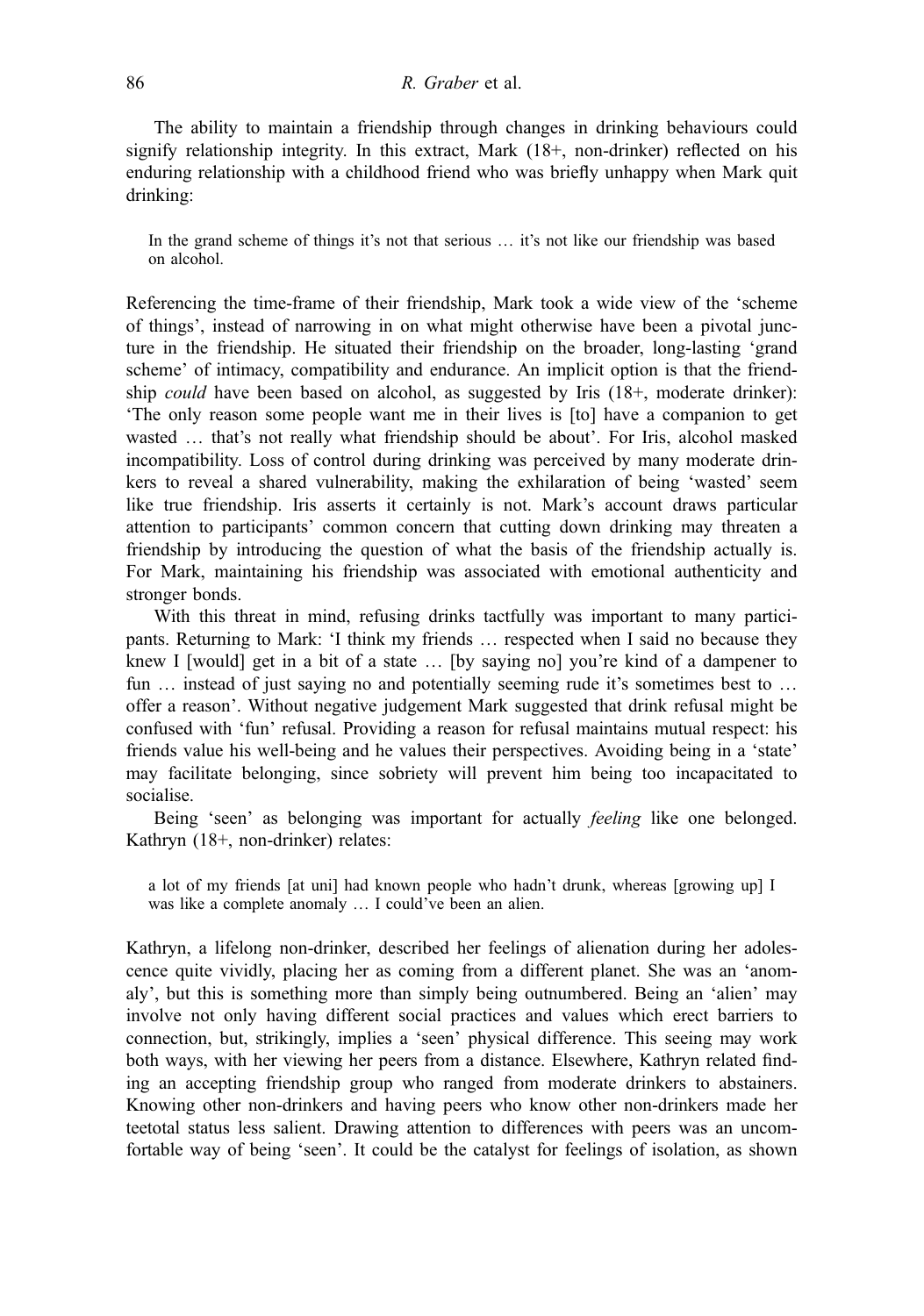by Vinay (18+, non-drinker): 'That's when I felt left out, seeing how many people going to enjoy themselves and me not being able to'. Feelings of connectedness were maintained by Vinay through engaging in activities where alcohol would not be present, and by others as frequenting clubs and pubs while sticking to soft drinks.

In summary, belonging involved feeling that friendships were founded on authenticity. Alcohol was adaptively experienced as demonstrating relationship strength once the social glue of drinking was stripped away. It also facilitated artificial closeness. Being seen as different could involve separation and isolation, particularly for non-drinkers. Participants often valued an accepting peer group with diverse consumption levels.

# Theme 3: Feeling like you can be who you are

'Feeling like you can be who you are' meant feeling like yourself before, during and after drinking. Corinne's account verbalized common concerns over feeling authentic during instances of social drinking:

My friends say they wouldn't want to meet the drunk version of themselves. I don't like the idea of there being a part of me that I wouldn't want to know fully.

Here, Corinne (18+, non-drinker) differentiated between a view of the self as comprising alternative 'versions', and a coherent view of the self as a core containing many 'parts'. She believed that her friends perceive a 'drunk version' of themselves as a mask, an inauthentic and fragmented representation of who they really are, creating a distance between this 'drunk version' and the implied 'real self'. By contrast, a 'drunk' Corinne would be 'a part of me'. Self-knowledge is a revelatory process of developing relationships: parts of the self are like friends she can get to know, but they still belong to a whole, retaining a sense of closeness. Being who you are involved feeling like you know who you are, and feeling that sense of self resonate through social drinking situations even when exploring new relationships, identities and activities. Alcohol was seen to introduce a fragmentation which ruptures the true nature of the self as whole. In other participants' accounts this experience was realized through a felt separation between 'real' choices when sober or tipsy and choices made 'only because I was drunk'. Beyond the 'sweet spot', participants felt inauthentic or lost.

Recognizing 'who you are' required understanding one's personal values, as Ting (18+, moderate drinker) explained:

Everyone has their own … values, like own ideas and own perception of themselves, like, what to do and what not to do … I do what makes me feel comfortable … instead of like, doing the opposite which makes me feel uncomfortable

For Ting, a strong understanding of her values and a reflective self-awareness reliably guided moderation in drinking. 'Everyone' has these resources, but must choose whether to explore and engage with them. In other accounts, self-beliefs incorporated the opinions of friends, community leaders, and family, with pride in accompanying social roles ('I still want to be a role model', Gareth, 18+, moderate drinker).

An important part of 'feeling like you can be who you are' is feeling that you do not need alcohol to be yourself. Alcohol could nonetheless be experienced as strategically valuable, as shown in this extract from Lucy's account (16–17, moderate drinker):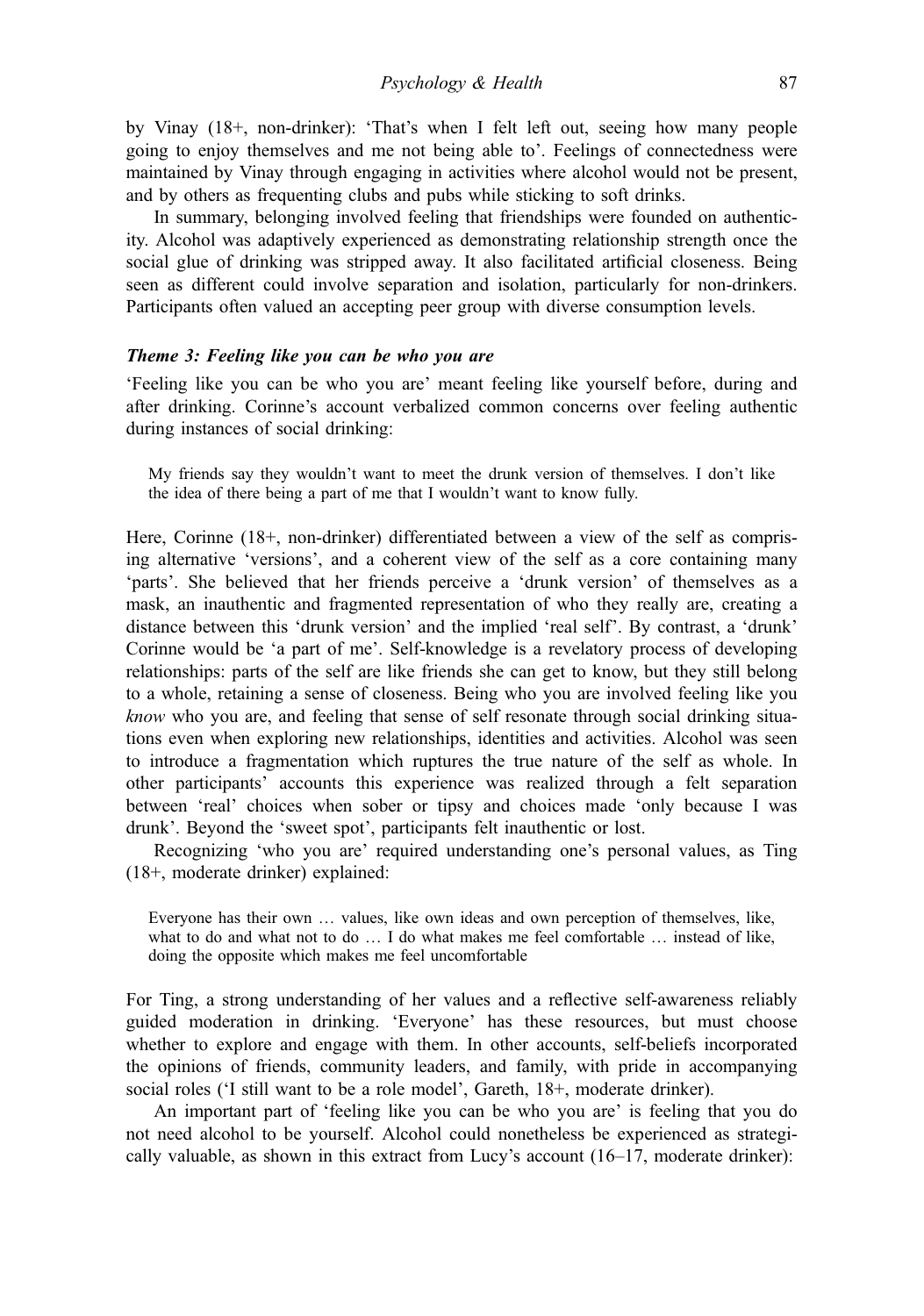when you're ... a bit tipsy, and you feel it's a bit easier to speak to people ... that kind of inhibition was like lowered a bit … it's just like if this is gonna work I will do it

This extract illustrates a common view in these moderate drinkers' accounts: that alcohol might enable the courage and sociability needed to feel like yourself. In Lucy's case, this meant feeling more able to express herself in front of colleagues while socialising. Alcohol could therefore be experienced positively, if not un-problematically, as facilitating self-expression. However, beyond the 'sweet spot' could lie a jarring disjunction between self-beliefs and the social presentation of the self – feeling like the 'drunk version of themselves' (Corinne) did not match their 'perception of themselves' (Ting). This negative feeling of disjunction sometimes prompted self-insight: 'if I'm not enjoying it … that should tell me something' (Iris, 18+, moderate drinker). Iris realized that her drinking behaviours were not facilitating her well-being. As in Corinne's extract, parts of the self were experienced in empathic conversation, 'telling' her what she really felt.

In summary, 'feeling like you can be who you are' involved feeling a sense of authenticity about the self which carries through relationships, activities and interests. Limited use of alcohol could align with authenticity, but self-knowledge helped participants recognize boundaries beyond which behaviour jarred with who they believed themselves to be.

#### Theme 4: Making a free choice

'Making a free choice' meant feeling like the decisions made about drinking, and while drinking, were truly one's own. Making a free choice was also experienced as feeling proud about making drinking choices which reflect one's personality, values and priorities.

Drinking more than intended could mean feeling like the choice to drink more was not really free, as demonstrated by Gaby (16–17, moderate drinker):

Me and my friends literally have no idea what happened 'cause all of us obviously went out with the same intentions … to stay sober (laughs) and the opposite happening.

As suggested by Gaby's laughter, a limited loss of control was part of the thrill of drinking. It also entailed risks of getting carried away in the moment. For Gaby and others, intentions set when sober might be overpowered by the physical effects of alcohol, the seduction of feeling even better by drinking more, or social encouragement. For some, drinking involved a voluntary, limited loss of control, with feelings of exhilaration, escape, and unpredictability. However, choosing to lose control could entail regret or victim-shaming when negative consequences were perceived. Many identified this as incentive to limit their drinking.

Participants distinguished between engaging with norms about drinking and experiencing autonomy in social situations. Returning to Gaby's account:

When people talk about peer pressure to drink I'm just like 'doesn't exist'. I've never felt any pressure to, I do it because I've chosen to, not because someone's forced me to … ['peer pressure'] sounds like people are just like 'Drink drink drink' … I've never had someone be like that to me, or … it was only jokingly.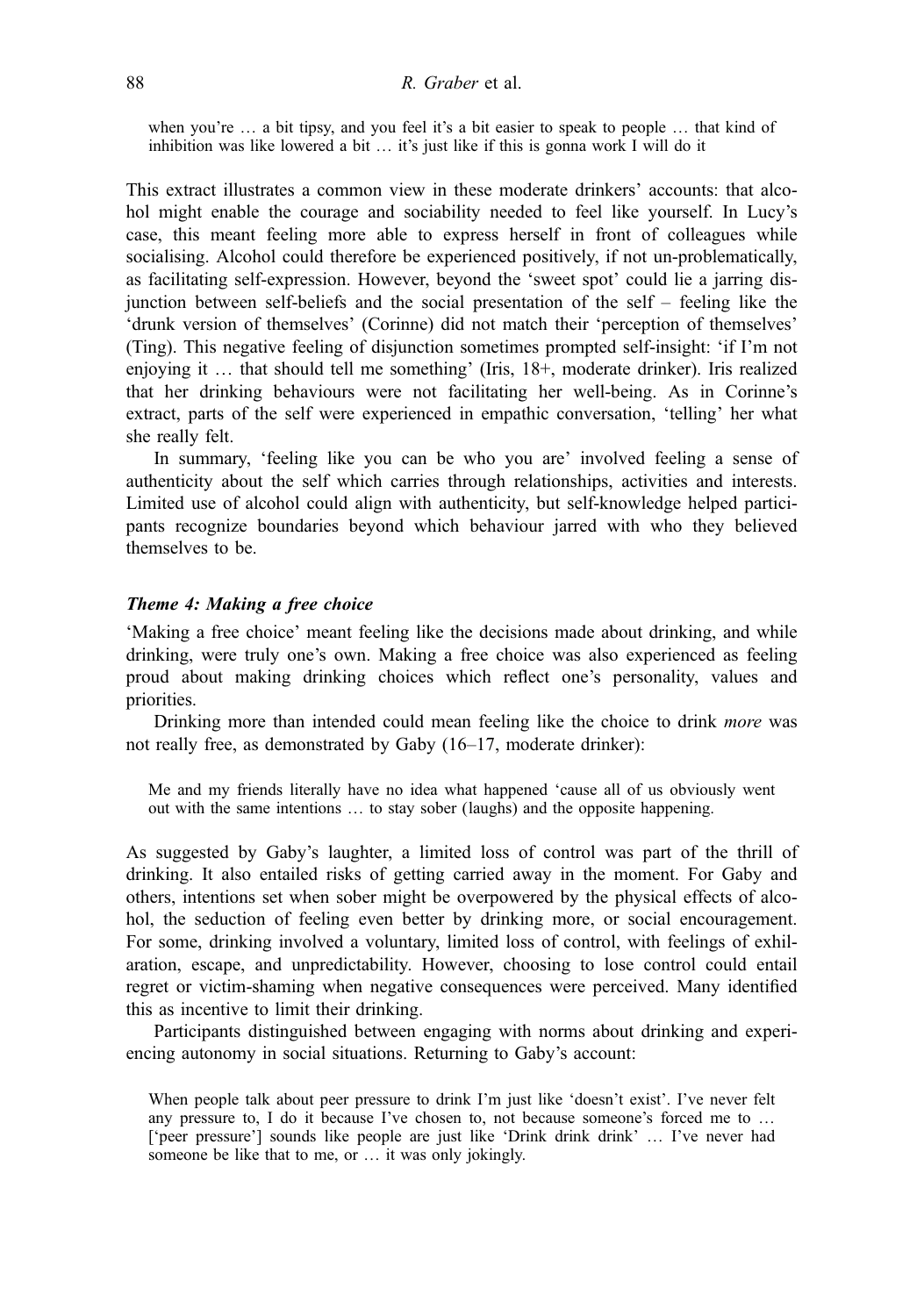Gaby suggested that her actions were not directly affected by social pressures in specific interactions. She, like nearly all participants, was generally resolute that her choices were ultimately her own. Instead, she experienced expectations for cultural practices, such as being 'jokingly' egged on. Participants reported experiencing expectations to drink through socialising at pubs and parties, purchasing rounds or playing drinking games, fixed ideas of a 'good night out' and wanting to experience excess in order to develop personal boundaries.

Many accounts also referenced cultural norms of drinking as an important part of emerging young adult socializing, associated with freedom from parents or authority figures. However, this could contribute to a 'teenage drama-y atmosphere' in which peers were overly interested in one's personal choices about alcohol: 'at first some people got pissed off, but then … everyone was like well she can do what she likes' (Lucy, 18+, moderate drinker). Choosing to drink can, in such situations, signify autonomy. For Lucy, and particularly amongst abstainers, choosing *not* to drink was experienced as freethinking individuality. Social acceptance and admiration were not required, but were welcomed.

Participants experienced 'making a free choice' as feeling that their choices were truly their own. Choices were contextualized within positively-experienced desires to cede control in thrilling situations, and more limiting norms.

#### Theme 5: Enjoying the moment

'Enjoying the moment' was perhaps the most constant dimension of well-being across participant accounts, experienced as joy or contentment in activities and relationships, regardless of the amount of drinking.

At its most basic, enjoying the moment involved, simply, *fun*. Gaby bluntly illustrated the contrasting case: 'there's no need to get yourself into that state, it's not enjoyable, you're gonna get taken home, miss what you paid  $£200$  for' (Gaby,  $16-17$ , moderate drinker). If drinking should be fun, then moderating intake in order to enable enjoyment was perceived as desirable, if sometimes hard to achieve. Like Gaby, participants across ages and consumption levels perceived excess as a waste of time and resources, and many reflected on whether or not pubs and clubs were enjoyable places.

More deeply, 'enjoying the moment' involved feeling that the experience of fun was not dependent on alcohol, as indicated by Corrine's extract:

I've enjoyed being with my friends and I've enjoyed like dancing and spending time with them … when they drink they become more fun in some ways … and I'm happy for those people. But I don't feel like I need [it].

For Corinne (18+, non-drinker), 'feeling good' meant feeling connected, enjoying the situation, and enjoying her friends' company even when they had consumed alcohol. The underlying work involved in building a good moment, in the immediate sensory and social experience, appeared in her sense of security in interpersonal bonds and authenticity in self-expression. As a non-drinker who proudly socialized primarily with drinkers, Corinne's extract draws attention to the centrality of participants' experiences of shared enjoyment with friends to the 'sweet spot'. Her tone demonstrates a loving and non-judgemental attitude towards her friends, while directly acknowledging her own reservations about drinking.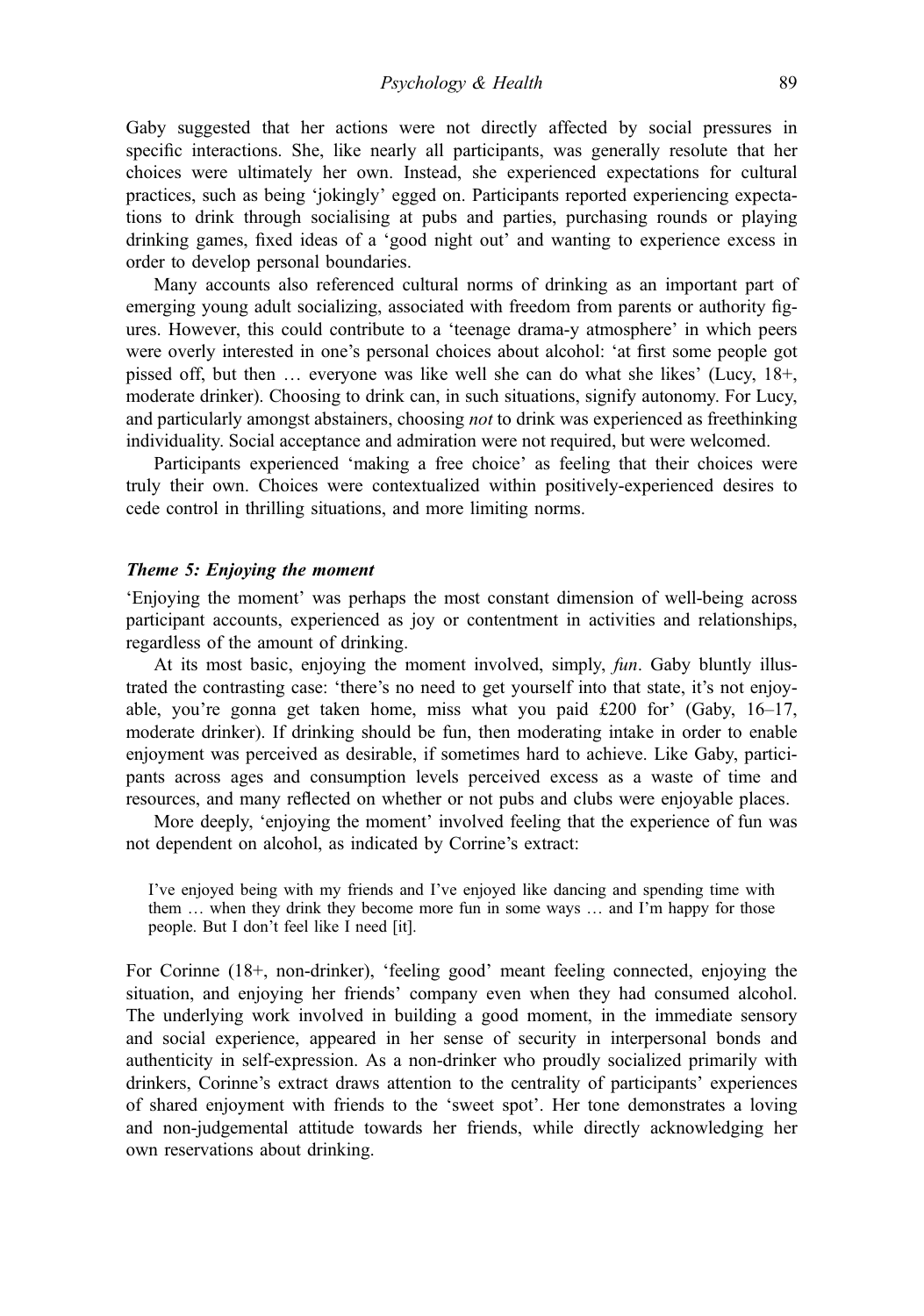Corrine's extract also hints at the work of building a good moment, exemplified in this extract from Angela (18+, moderate drinker):

I know in my heart of hearts actually I've got it going good because I do my art work, I have my friendship groups ... I can enjoy being with them, with or without alcohol.

For Angela, 'going good' was experienced as having other meaningful interests, preferences and priorities, that facilitated personal expression, creativity and social connectedness. Having friends with interests beside alcohol was important for Angela, as it was for a number of participants. Being able to identify 'going good' involved an awareness of what she found fulfilling (in her 'heart of hearts'). Self-knowledge might direct a person towards other ways of 'enjoying the moment', so that alcohol becomes incidental. Conversely, refusing alcohol may also bring self-knowledge: particularly within accounts of young men non-drinkers, this choice was experienced as opening up new social worlds through activities such as fitness and music. Saying 'no' to excessive drinking could mean saying 'yes' to other experiences.

Enjoying the moment, therefore, involved an immediate sense of fun and having time and resources to pursue valued interests unrelated to drinking. Social life and self were not primarily defined by drinking practices. In this way, refusing alcohol was experienced less as *abstaining from* an experience of social drunkenness, and more as facilitating enjoyment.

# Theme 6: Feeling safe and secure

'Feeling safe and secure' meant feeling a fundamental sense of control about oneself and one's environment. This might involve exploring, discovering and challenging boundaries within a safe environment, as demonstrated in this extract from Joseph's account:

My friends are there so that if anything does happen … I just feel very comfortable, I feel able to try things really … [Sometimes] if I get drunk [other] people are going to give me a hard time, and probably make me do something silly and embarrass me, and those people are probably going to look after me … I don't want to be in either of those places so I'm not going to drink.

Joseph (16–17, moderate drinker) felt able to 'try things' within the realm of normative risks, bolstered by reassurance that his friends were there to help. He expressed pride in refusing alcohol when drinking might exploit his friends' good will or introduce uncomfortable levels of social risk. Joseph's extract illustrates how feeling safe and secure is not restricted to concerns about sexual predation, criminal or antisocial activity, and physical safety, although these concerns underlie many participants' experiences. Participants also expressed concerns about negative social and emotional experiences (e.g. regretted sexual activity, insults, or disclosures). 'Feeling safe and secure' therefore extended to emotional and social security. As shown here, security involved feeling connected to reliable caretakers such as friends, parents, siblings, and medical personnel. Avoiding risk entirely was not desirable to Joseph: he valued feeling able to 'try things'. Attraction to managed risk ran through the accounts of many moderate drinkers: 'feeling safe and secure' could involve a temporary, exploratory and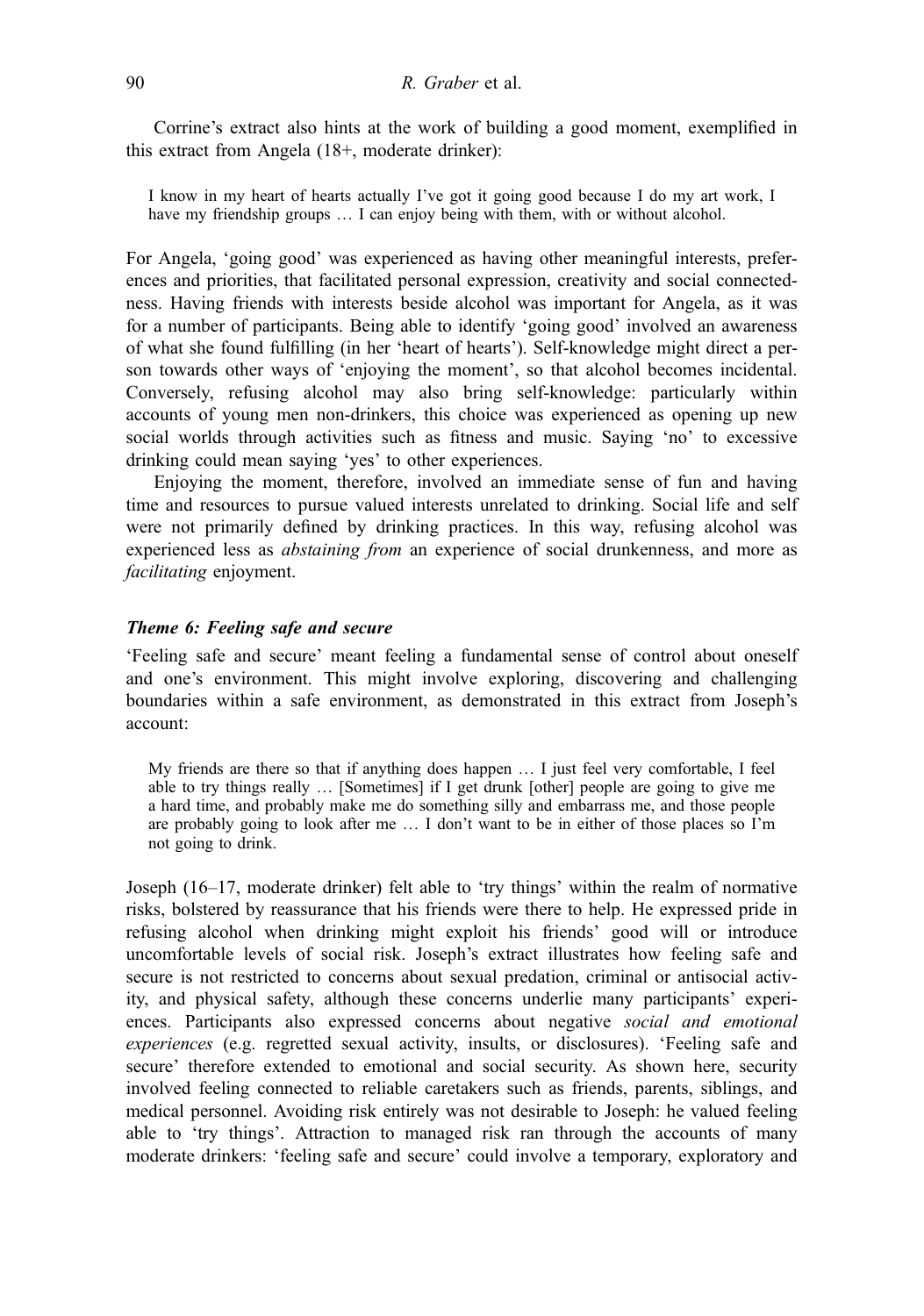experimental loss of control, with no lasting emotional, instrumental or physical effects upon the self, others or valued priorities. Advance planning could facilitate this sense of security, such as through discussions with friends about how to party safely, arranging lifts home, or testing out a club with a more experienced friend.

Feeling safe and secure could also mean feeling available to *provide* support, as Joseph suggested later: 'my friends very much respect me for thinking that [supportive] way'. It was important, however, that this contribution be valued and reciprocal: 'my role on a night out was always to be like the primary carer, and people's friends, parents would be happy with that ... because they knew their kids would be ok, and I was like, this isn't really fair' (Kathryn, 18+, non-drinker). Kathryn resented this exploitation of her caretaking role. Whereas Joseph experienced inclusion within the friendship group through his support provision, Kathryn experienced division from her peers, reducing her presence from friend to a 'carer' 'role' in substitute for parental supervision. As with other themes, feelings of authenticity and connection can be identified here as guideposts through which safety behaviours may be experienced as enabling well-being, instead of placing restrictions.

'Feeling safe and secure' involved negotiating between challenge and thrill-seeking on one hand, and comfort and stability on the other. Safely losing control could feel exhilarating. Feeling able to receive and provide support through valued relationships was important to sustaining a feeling of enjoyable, and safe, social interaction.

#### **Discussion**

A resilience-based analysis identified a 'sweet spot' of multidimensional subjective well-being characterized by feelings of enjoyment, control, release, and a lack of regret with respect to low-risk drinking and abstention. The sense of balancing enjoyment with restraint to continue to experience well-being was captured in the thematic cluster of the 'sweet spot' and its six composite dimensions. Feeling good in the body entailed feeling good physically before, during and after drinking. Feeling like you belong involved feeling authentically connected to and accepted by one's significant others. Making a free choice meant feeling like the decisions made about drinking, and while drinking, are truly one's own. Feeling like you can be who you are entailed feeling that the self expressed when drinking is really 'you'. Enjoying the moment was experienced as having a good time regardless of the amount consumed. Finally, feeling safe and secure meant feeling a sense of control about the self and the environment. These dimensions varied in significance and expression across individuals but were generally present to some degree in all accounts.

# Staying in the 'sweet spot': Resilience in a drinking culture

Within the frame of meaning-making offered by our analytical method, we suggest that the 'sweet spot' is a coherent conceptual rendering of subjective alcohol resilience among young people in a drinking culture. Whether this corresponds to observable behaviour and measures of psychological and physical health is a matter for future research. However, among participants who were below the threshold for high-risk alcohol consumption, the 'sweet spot' captured lived experience of subjective well-being in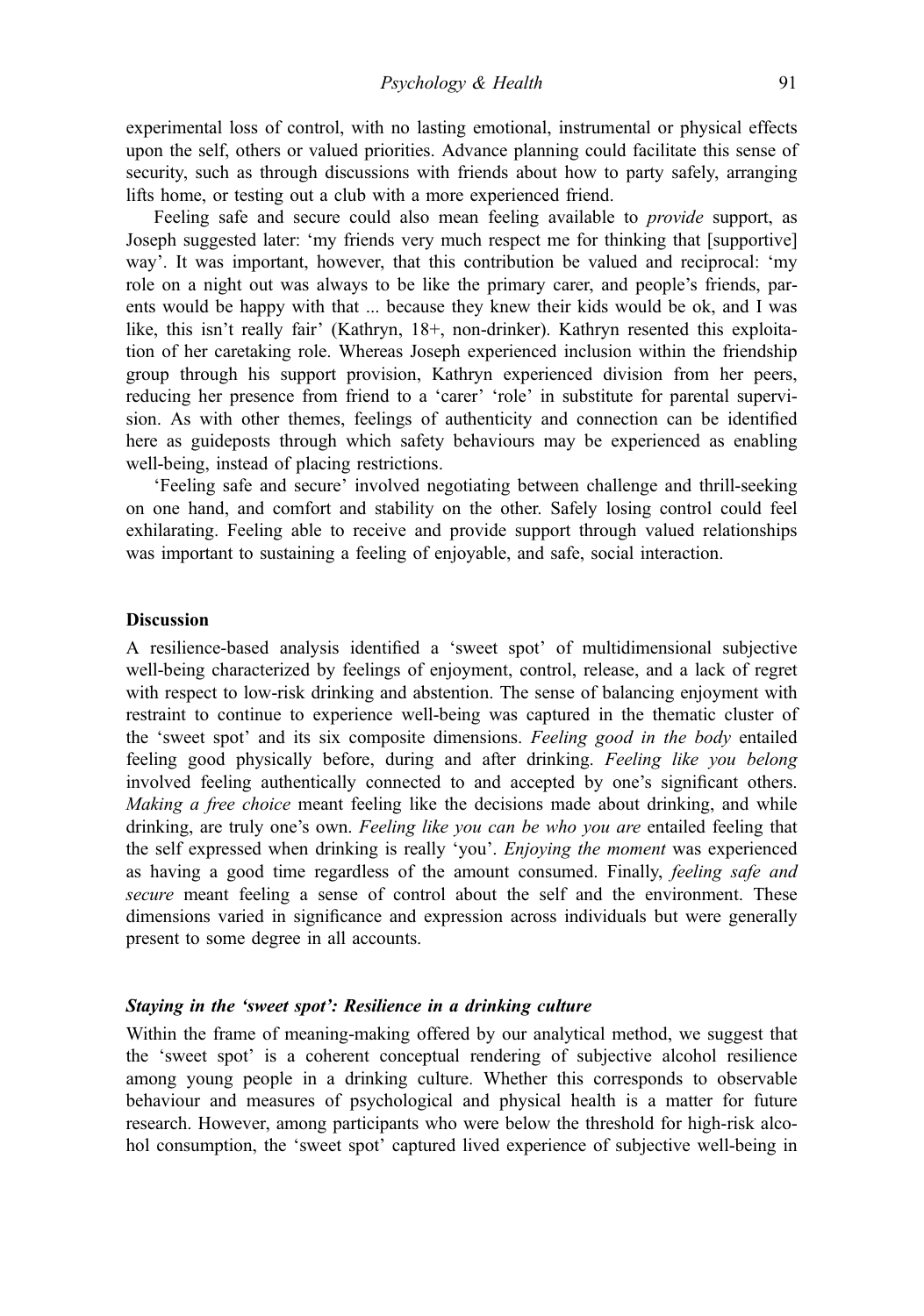social situations where drinking was an option. It incorporates meaning-making and perceived growth in the face of challenging encounters, relationships and spaces, situated against a cultural context of alcohol-based risk. Yet 'feeling good' is not a passive state: participants' experiences of *maintaining* 'the sweet spot' capture a sense of proactivity and agency. Ultimately, alcohol resilience is more than alcohol refusal, although it is that, too: it is actively choosing to stay in one's 'sweet spot'.

# Exploring protective processes

The findings suggest the utility of developing experienced-based definitions of optimal drinking experiences, capturing resilience in the face of culturally-situated alcohol risk. The 'sweet spot' may be a useful guiding concept, providing a positive experience to aim for and reassurances of feasibility that support behaviour change (Abraham et al., [2007](#page-18-0)). A coherent subjective definition of healthy and adaptive experiences may help young people to recognize and develop skills and resources that facilitate resilience within cultures of normative alcohol use. Analysis highlighted experiential thematic dimensions that were meaningful for 'feeling good' in the face of cultural alcohol-related risk. The complexity of participants' lived experiences reflect different priorities, values and strengths. Critically, complementary or competing values may characterise lived experience. For example, an adolescent who drinks moderately when socialising is not necessarily poor at making choices: he/she may prioritise feelings of belonging, which are valuable to positive adaptation (Hart et al., [2007](#page-20-0)). We now explore how our analysis points towards protective processes in three domains: adaptive social influences, self-based strengths, and the ability to balance a threshold of well-being.

#### Adaptive social influences

The analysis revealed that, contrary to much prior research, peer influences may be experienced as adaptive in the realm of alcohol use. The risks of peer influence are well-documented: alcohol consumption is associated with a peer-oriented lifestyle and peers' consumption (de Visser et al., [2013](#page-19-0); Kokkevi et al., [2007](#page-20-0)). Yet our findings suggest that friendships may also enable belonging, security and freedom of choice. Authentic friendships were those that thrived despite changing drinking patterns or differences in friends' alcohol use. Excessive drinking was viewed as interfering with meaningful communication whereas moderate use could facilitate belonging. Interviewees described how friends provided reassurance, made practical arrangements, and supported each other through challenging situations. Participants valued having a varied, accepting social network. By contrast, participants experienced norms as incentives and social practices encouraging excess. Non-drinkers and moderate drinkers have previously identified the simultaneous importance of developing a social life independent from alcohol and the ability to integrate into drinking situations (Herring et al., [2013](#page-20-0)). This paradox of integration and alienation was reflected here. Findings indicate that successful differentiation – drink refusal in a drinking culture – facilitated social integration in a way that minimized the social significance of alcohol, respected individuals' choices and enabled connection.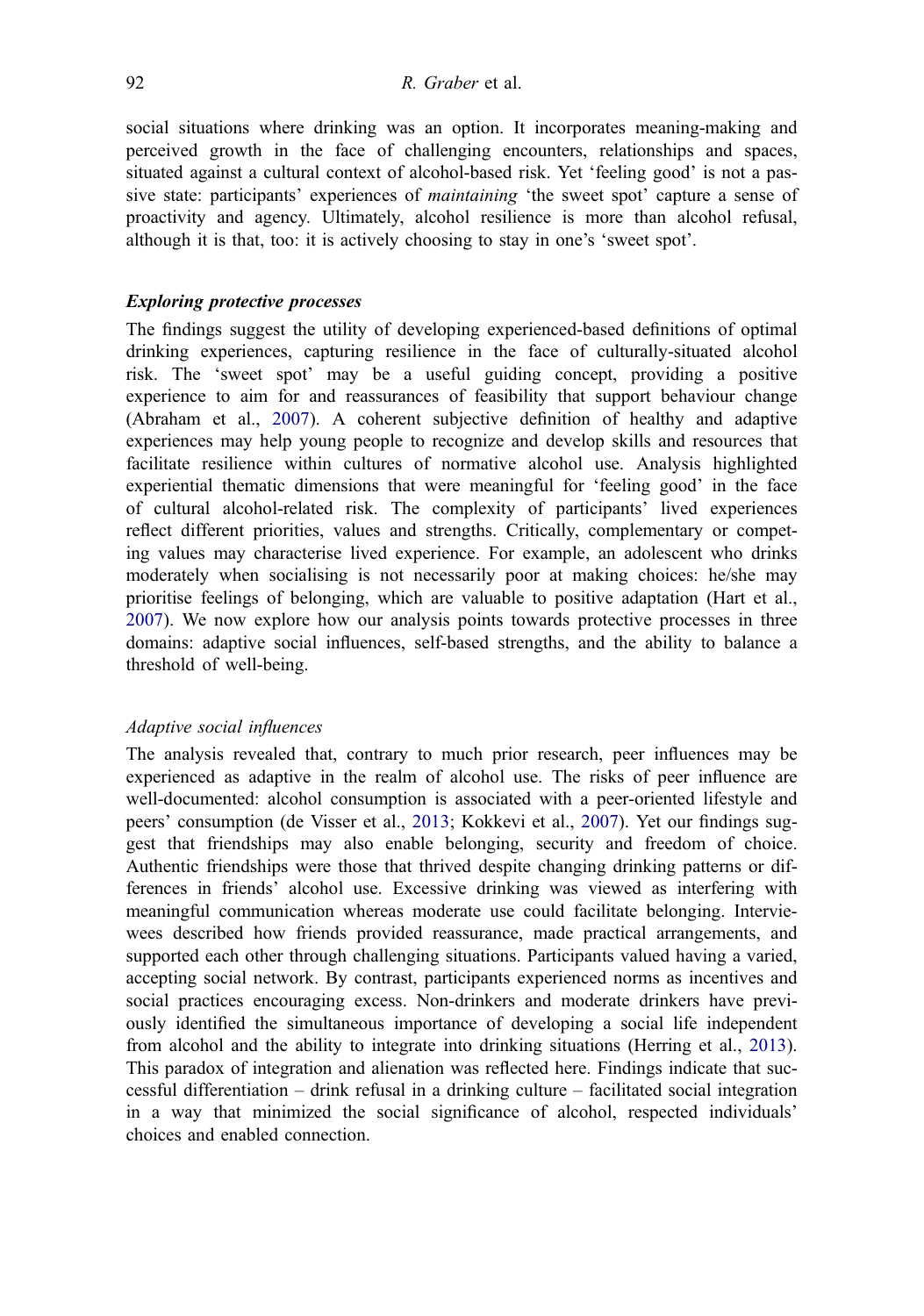#### Self-based strengths

Many frameworks of youth resilience (e.g. Hart et al., [2007](#page-20-0)) emphasize a sense of self, effective coping, and the ability to learn from challenges in life, which are demonstrated by an individual even as they involve the support of significant others and negotiation with the environment. Participants demonstrated a number of self-based strengths. 'Feeling like you can be who you are' was tied into having a strong sense of self-concept, experienced as a core self. 'Core self' appears in other literature – for example, to describe individuals' appraisals of themselves as worthy, effective and capable (Judge, Erez, Bono, & Thoresen, [2003](#page-20-0)) and, in a usage more relevant for this study, as a focus of efforts to foster young people's talents, self-knowledge, hope, and self-responsibility (e.g. Hart et al., [2007](#page-20-0)). As used here to interpret our participants' meaning-making, 'core self' denotes a phenomenology of the self as a coherent and authentic whole, which may nonetheless be composed of many parts. Participants spoke with self-compassion and intimacy about their core self. This feeling of core self may be contrasted with a fragmented sense of self in which different parts felt unknown, disparate or inauthentic during drinking situations – a subjective indicator of having moved beyond the 'sweet spot'. Self-efficacy was suggested as participants sought to feel free in their choices while negotiating norms, physical exhilaration, and concerns with autonomy and social acceptance. Fragmentation was experienced with discomfort, suggesting implications for young people's self-esteem. Self-insight could occur as participants wrestled with feelings that drinking could alter, obscure or strip bare the self, while paradoxically believing drinking could facilitate self-expression. Within the 'sweet spot', alcohol has an incidental relationship with the self; beyond the sweet spot, its role becomes instrumental. This distinction resonates with previously-identified differentiation between experiences of drinking to relax and drinking to cope (Bernstein et al., [2011\)](#page-19-0).

# Balancing a threshold of well-being

Analysis highlighted a unique challenge for moderate drinkers: they must first *start* drinking, then *stop*. This dance between engagement in and disengagement from a behaviour is more broadly reflected in participants' experiences of balancing a threshold of well-being. We suggest that one novel component of alcohol resilience is adeptness with balancing competing desires and coming to a resolution which lies within the 'sweet spot'. Participants negotiated desires to feel safe and take risks; to feel present and alter the senses; to feel exhilarated and avoid sickness; to conserve and push boundaries. This sense of threshold was particularly evident in 'feeling good in the body' and 'feeling safe and secure'. It also involved feeling present to experience wellbeing, even amid experimentation. Important facilitators of this experience were practical planning in relation to safety, using social support and self-knowledge to practice a boundaried loss of control and using embodied experience to monitor well-being. The thresholds of well-being may be rendered visually as the boundaries of the hexagons in Figure [1:](#page-6-0) while exploration into risk-taking, sensory alteration, and social experimentation may feel good, there is a subjective threshold beyond which lie physical discomfort, inauthenticity, alienation, restriction, danger and lack of enjoyment. This experience may be intuitively recognisable, but further studies might develop this construct and its behavioural correlates more thoroughly.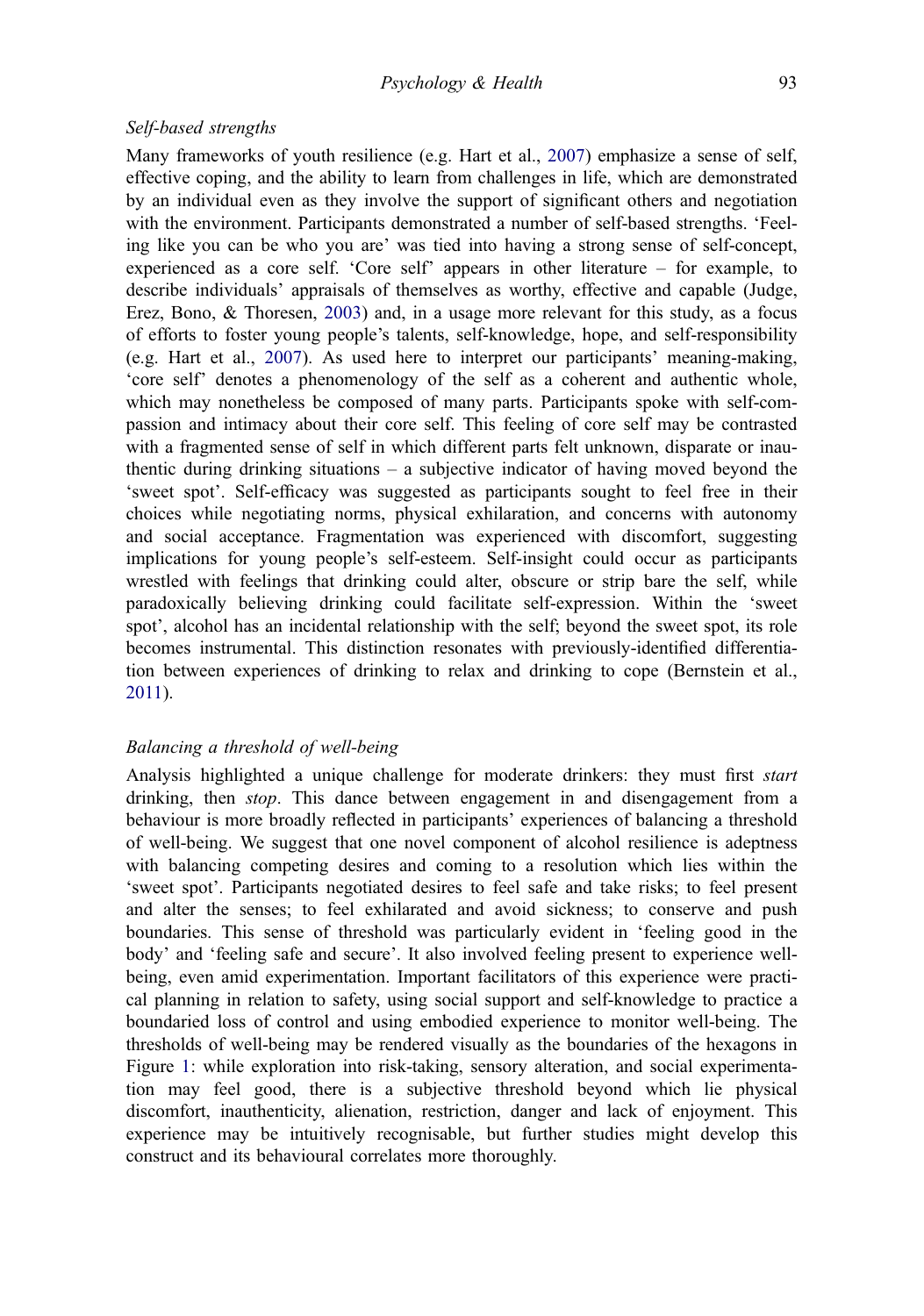#### 94 R. Graber et al.

# Implications for policy and intervention development

The resilience-based approach used here invites conversation about strengths-based positive approaches to preventing problems of alcohol use that incorporate young people's subjective perspectives (Cheon, [2008\)](#page-19-0). A framework of positive adaptation may help construct realistic recommendations for feasible behaviour patterns given the low to moderate efficacy of many behavioural interventions targeting young people's alcohol use. Even brief interventions can be effective, particularly in schools (Carney, Myers, Louw, & Okwundu, [2014](#page-19-0); Healey et al., [2014](#page-20-0)). Engagement with lived experience may help to avoid patronizing young people, develop realistic recommendations for handling common situations and build on adaptive significant relationships. Young people's drinking choices are experienced through values, embodiment, social connections, and perceptions of context-specific drinking practices. This multidimensionality lends itself to complex health interventions using a variety of resilience-building techniques (de Visser et al., [2015\)](#page-19-0). Practitioners might use a range of behaviour change techniques (Abraham & Michie, [2008](#page-18-0)) to support development of protective mechanisms and their application along the six thematic dimensions in ways that allow individuals to prioritize their personal relevance.

Our findings suggest that interventions focusing on developing social integration, social support, sense of core self, self-efficacy, self-monitoring and planning may be particularly effective in developing resilience in the face of cultural alcohol risk. In the domain of developing *adaptive social influences*, psychosocial interventions may aim to build psychosocial skills, strengthen accuracy of social drinking norms and shift perceptions among friendship groups regarding drinking quantities, frequency and social facilitation (Foxcroft & Tsertsvadze, [2012;](#page-20-0) Moreira, Smith, & Foxcroft, [2009](#page-20-0)). These types of interventions can reduce excessive drunkenness and binge drinking (Fletcher, Bonell, & Hargreaves, [2008](#page-20-0); Foxcroft & Tsertsvadze, [2012;](#page-20-0) Moreira et al., [2009](#page-20-0)). We suggest working with desires for belonging, authenticity in relationships, and integration, and acknowledging fears around alienation and the fragility of relationships. Young people could be supported to learn strategically how to refuse alcohol, assess relationship quality, cope with changes in relationships and develop a varied, non-judgmental social group. Mutual planning and emotional reassurance should be facilitated. Communities must offer spaces for socialising where alcohol use would be incidental or irrelevant and in which meaningful long-term social relationships can flourish (Roberts et al., [2012](#page-21-0)).

Interventions might focus on *self-based strengths* while acknowledging the social nature of alcohol use to calibrate feasibility and explore anticipated barriers to change. The importance of 'making a free choice' supports previous indications of the utility of enhancing moderate drinking self-efficacy (Atwell, Abraham, & Duka, [2011](#page-19-0)). Other interventions have effectively targeted self-efficacy, drink refusal skills and vocational skills (Fang & Schinke, [2013;](#page-19-0) Griffin, Holliday, Frazier, & Braithwaite, [2009;](#page-20-0) Johnson et al., [1998\)](#page-20-0). Incorporating coping support and social experience may bolster the efficacy of such interventions. Crucially, our findings highlight self-knowledge as a foundation for well-being. Young people could be supported to develop and appreciate their core self, even as they explore their evolving identities, and to recognize when the choices they make feel in accordance with that core self. Such developments may extend to making positive behavioural choices in other health-related domains.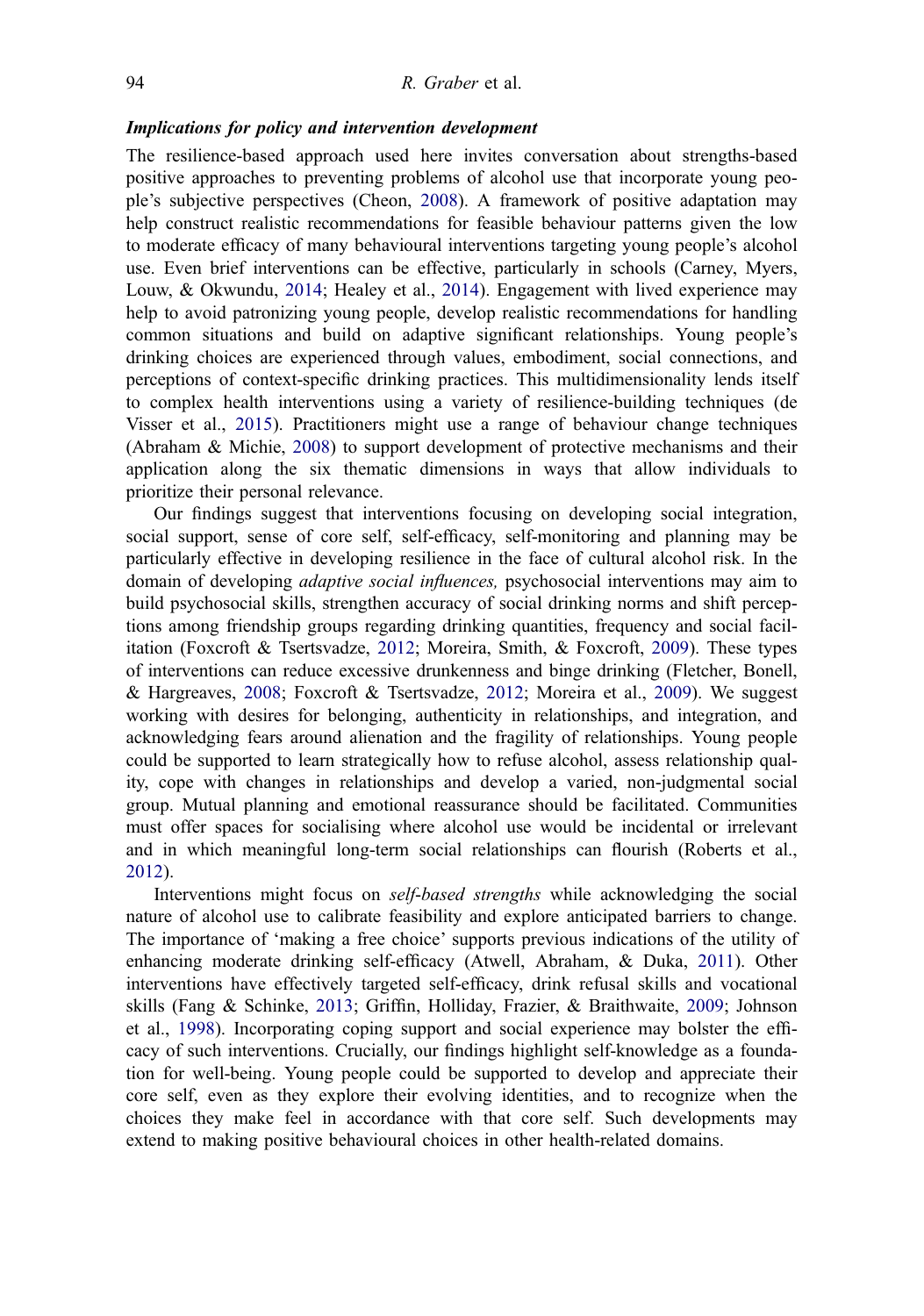Finally, we suggest exploring interventions focused on *balancing a threshold of* well-being. This construct resonates with previous research that has identified adaptive functions of moderate social drinking experiences such as social facilitation, altering mood, stress relief, or providing temporary escape from difficulties (Bernstein et al., [2011;](#page-19-0) de Visser & Smith, [2007;](#page-19-0) de Visser et al., [2013;](#page-19-0) Pavis, Cunningham-Burley, & Amos, [1997](#page-20-0)). We propose that successful interventions should engage with young people's positive and negative beliefs about social drinking, normative risk-taking, and play with identity and sensory experience to discuss how to maintain safety, security, authenticity, and physical and psychological well-being. Young people wishing to drink moderately should be supported to manage the difficult position of starting to drink, and then stopping.

# Limitations and future research directions

We acknowledge limitations to this research, which in turn suggest directions for future research exploring the concept of the 'sweet spot' and clarifying its relationship to drinking patterns and other health behaviours. First, this study aimed to explore subjective experiences. We therefore did not assess individuals' alcohol consumption beyond using prior reports of alcohol intake to inform our sampling by categorizing participants as non-drinkers or moderate drinkers. Using objective consumption criteria to direct investigation of a subjective experience is a valuable use of a pragmatic mixed-methods approach (de Visser et al., [2015\)](#page-19-0). The 'sweet spot' was an emergent concept developed through rigorous analysis, not an a priori categorical tool. There is necessarily a tension between the use of objective measures, and the nuances and complexities of lived experience which elude even the most robust psychometric measure. The next step is therefore to explore links between the 'sweet spot' and behavioural measures of alcohol consumption, psychological well-being and physical health. For example, it would be useful to know if there are unit-based correlates of sensations and behaviours related to the 'sweet spot', whether moderate drinkers who experience the 'sweet spot' may nonetheless be drinking to a harmful level, whether heavy drinkers experience the 'sweet spot' at any time during their drinking, and the circumstances in which even resilient young people engage in harmful drinking behaviours. Longitudinal qualitative and quantitative research may be used to determine the long-term psychological and medical consequences of drinking to within, or beyond, one's 'sweet spot'.

Second, our findings may be argued to promote alcohol use by positioning moderate alcohol use within the realm of healthy behaviour patterns. We caution against this interpretation. In the absence of changes to legislation, cultural alcohol risk may never disappear entirely. Positive adaptation is a continual process of experiencing psychological change as one encounters and responds to challenges. It may be therefore be useful to complement abstention approaches with a harm-minimisation approach aimed at the wider population of general alcohol drinkers (Danielsson et al., [2011](#page-19-0)): identifying a range of healthy behaviour patterns and facilitating the development of skills to attain these. The approach presented here is designed to complement, but not replace, existing effective approaches such as market regulation, advertising bans and family-based interventions (Anderson, Chisholm, & Fuhr, [2009](#page-19-0); Foxcroft & Tsertsvadze, [2012\)](#page-20-0). Researchers and practitioners should identify young people at high risk for alcohol-related harm and refer them to appropriate interventions, a process which is currently reliant on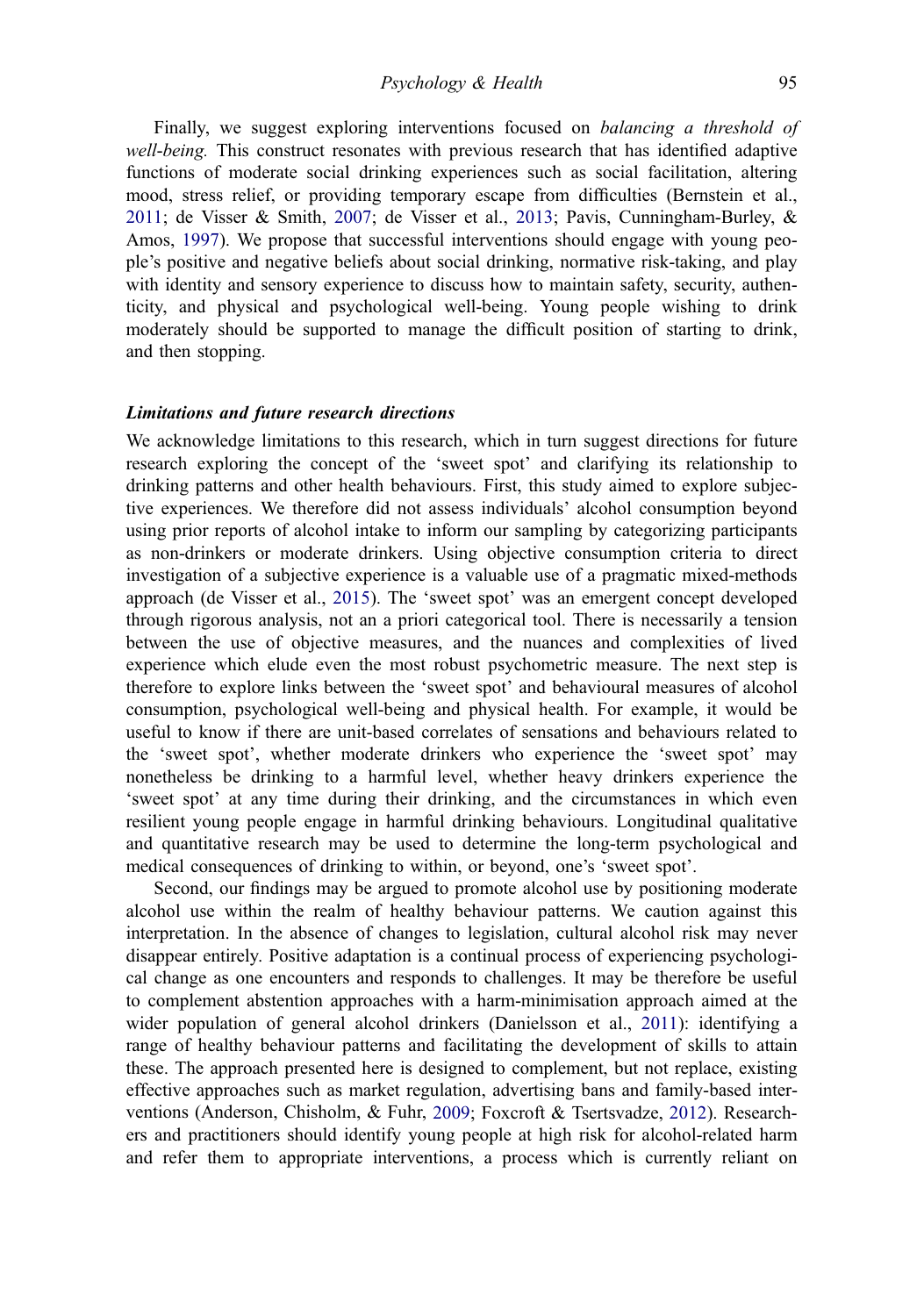<span id="page-18-0"></span>emergency departments (Healey et al., [2014](#page-20-0)). We suggest that young people who feel they regularly go beyond their Sweet Spot are likely to engage in maladaptive behaviours which may place them at high risk of alcohol-related harm. Open, nonstigmatizing discussions of adaptive and maladaptive behaviours may be a way of identifying young people who are likely to be at high risk.

Finally, it is unclear whether the experience of the 'sweet spot' is specific to alcohol use. Research using other age groups, cultural contexts or methodologies might yield different findings. It is important to continue to explore the potential adaptive benefits of friendships and peer groups. Researchers might explore whether young people who are skilled at staying within their 'sweet spot' better manage other health risks in which peers and cultural norms influence individual behaviour, such as smoking, substance use and sexual risk-taking (Avry, Duncan, Duncan, & Hops, [1999;](#page-19-0) Tyas & Pederson, [1998](#page-21-0)). Researchers might examine how different dimensions of the 'sweet spot' interact: for example, by empowering young people to make choices which reflect one's core self. Transferability of adaptive processes in the development and maintenance of alcohol resilience would be encouraging for designers of health interventions seeking to achieve maximal and diffuse positive effects.

# Conclusions

We suggest that the construct of the 'sweet spot' is a coherent conceptual rendering of subjective alcohol resilience among young people in a drinking culture. Our findings highlight the importance of adaptive social relationships, self-based strengths and balancing a threshold of well-being across six identified dimensions of optimal drinking experience. Researchers and practitioners are encouraged to continue engaging with young people's lived experience in order to develop effective behavioural interventions and community-based policies to improve individuals' psychological well-being and minimise alcohol-related harm.

#### Disclosure statement

No potential conflict of interest was reported by the authors.

#### Funding

This work was supported by the European Foundation for Alcohol Research under Grant 11 11.

#### ORCID

 $Rebecca$  Graber  $\blacksquare$  <http://orcid.org/0000-0002-9152-4998>

#### References

Abraham, C., & Michie, S. (2008). A taxonomy of behaviour change techniques used in interventions. Health Psychology, 27, 379–387. doi[:10.1037/0278-6133.27.3.379](http://dx.doi.org/10.1037/0278-6133.27.3.379)

Abraham, C., Southby, L., Quandte, S., Krahé, B., & van der Sluijs, W. (2007). What's in a leaflet? Identifying research-based persuasive messages in European alcohol-education leaflets. Psychology & Health, 22, 31–60. doi:[10.1080/14768320600774405](http://dx.doi.org/10.1080/14768320600774405)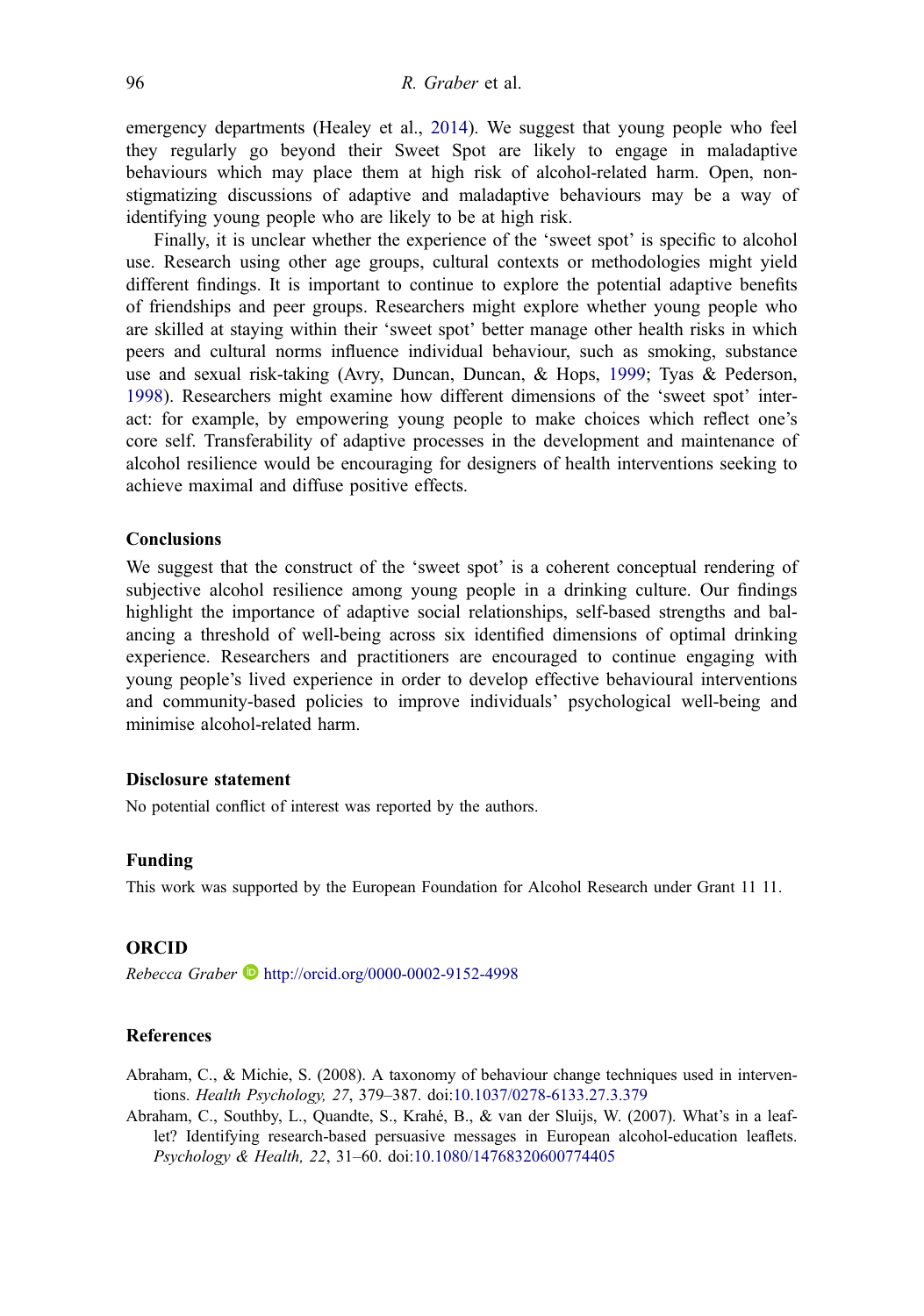- <span id="page-19-0"></span>Anderson, P., Chisholm, D., & Fuhr, D. (2009). Effectiveness and cost-effectiveness of policies and programmes to reduce the harm caused by alcohol. *Lancet*, 373, 2234–2246. doi:[10.1016/S0140-6736\(09\)60744-3](http://dx.doi.org/10.1016/S0140-6736(09)60744-3)
- Atwell, K., Abraham, C., & Duka, T. (2011). A parsimonious, integrative model of key psychological correlates of UK university students' alcohol consumption. Alcohol and Alcoholism, 46, 253–260. doi:[10.1093/alcalc/agr016](http://dx.doi.org/10.1093/alcalc/agr016)
- Avry, D. V., Duncan, T. E., Duncan, S. C., & Hops, H. (1999). Adolescent problem behaviour: The influence of parents and peers. Behaviour Research and Therapy, 37, 217–230. doi:[10.1016/S0005-7967\(98\)00133-8](http://dx.doi.org/10.1016/S0005-7967(98)00133-8)
- Babor, T. F., Higgins-Biddle, J. C., Saunders, J. B., & Monteiro, M. G. (2001). The alcohol use disorders identification test: Guidelines for use in primary care (2nd ed.). Geneva: World Health Organization.
- Balogun, O., Koyanagi, A., Stickley, A., Gilmore, S., & Shibuya, K. (2014). Alcohol consumption and psychological distress in adolescents: A multi-country study. Journal of Adolescent Health, 54, 228–234. doi[:10.1016/j.jadohealth.2013.07.034](http://dx.doi.org/10.1016/j.jadohealth.2013.07.034)
- Bernstein, J., Graczyk, A., Lawrence, D., Bernstein, E., & Strunin, L. (2011). Determinants of drinking trajectories among minority youth and young adults: The interaction of risk and resilience. Youth and Society, 43, 1199–1219. doi[:10.1177/0044118X10382033](http://dx.doi.org/10.1177/0044118X10382033)
- Carney, T., Myers, B. J., Louw, J., & Okwundu, C. I. (2014). Brief school-based interventions and behavioural outcomes for substance-using adolescents. Cochrane Database of Systematic Reviews, 2, Art. No: CD008969. doi:[10.1002/14651858.CD008969.pub2](http://dx.doi.org/10.1002/14651858.CD008969.pub2)
- Cheon, J. W. (2008). Best practices in community-based prevention for youth substance reduction: Towards strengths-based positive development policy. Journal of Community Psychology, 36, 761–779. doi[:10.1002/jcop](http://dx.doi.org/10.1002/jcop)
- Conroy, D., & de Visser, R. O. (2013). Being a non-drinking student: An interpretative phenomenological analysis. *Psychology and Health, 29, 536–551, doi[:10.1080/08870446.2013.866673](http://dx.doi.org/10.1080/08870446.2013.866673)*
- Danielsson, A.-K., Wennberg, P., Hibell, B., & Romelsjö, A. (2011). Alcohol use, heavy episodic drinking and subsequent problems among adolescents in 23 European countries: Does the prevention paradox apply? *Addiction, 107, 71–80.* doi[:10.1111/j.1360-0443.2011.03537.x](http://dx.doi.org/10.1111/j.1360-0443.2011.03537.x)
- Department of Health. (2009). Guidance on the consumption of alcohol by children and young people. Retrieved from [http://webarchive.nationalarchives.gov.uk/20130107105354/](http://webarchive.nationalarchives.gov.uk/20130107105354/http:/www.dh.gov.uk/en/Publicationsandstatistics/Publications/PublicationsPolicyAndGuidance/DH_110258) [http:/www.dh.gov.uk/en/Publicationsandstatistics/Publications/PublicationsPolicyAndGuidance/](http://webarchive.nationalarchives.gov.uk/20130107105354/http:/www.dh.gov.uk/en/Publicationsandstatistics/Publications/PublicationsPolicyAndGuidance/DH_110258) DH 110258
- Department of Health (2013). Reducing harmful drinking: Policy. Retrieved from [https://](https://www.gov.uk/government/policies/reducing-harmful-drinking) [www.gov.uk/government/policies/reducing-harmful-drinking](https://www.gov.uk/government/policies/reducing-harmful-drinking)
- de Visser, R. O., Graber, R., Hart, A., Abraham, C., Memon, A., Watten, P., & Scanlon, T. (2015). Using qualitative methods within a mixed-methods approach to developing and evaluating interventions to address harmful alcohol use among young people. Health Psychology, 34, 349–360.
- de Visser, R. O., Hart, A., Abraham, C., Graber, R., Scanlon, T., & Memon, A. (2014). How alike are young non-drinkers, former-drinkers, low-risk drinkers, and hazardous drinkers? Addictive Behaviors, 39, 1258–1264. doi[:10.1016/j.addbeh.2014.04.008](http://dx.doi.org/10.1016/j.addbeh.2014.04.008)
- de Visser, R. O. & Smith, J. A. (2007). Alcohol consumption and masculine identity among young men. Psychology & Health, 22, 595–614.
- de Visser, R. O., Wheeler, Z., Abraham, S. C. S., & Smith, J. A. (2013). Drinking is our modern way of bonding: Young people's beliefs about interventions to encourage moderate drinking. Psychology & Health, 28, 1460–1480. doi:[10.1080/08870446.2013.828293](http://dx.doi.org/10.1080/08870446.2013.828293)
- Dodd, L., Al-Nakeeb, Y., Nevill, A., & Forshaw, M. (2010). Lifestyle risk factors of students: A cluster analytic approach. Preventive Medicine, 52, 73–77. doi:[10.1016/j.ypmed.2010.04.005](http://dx.doi.org/10.1016/j.ypmed.2010.04.005)
- Fang, L., & Schinke, S. P. (2013). Two-year outcomes of a randomized, family-based substance use prevention trial for Asian American adolescent girls. Psychology of Addictive Behaviors, 27, 788–798. doi:[10.1037/a0030925](http://dx.doi.org/10.1037/a0030925)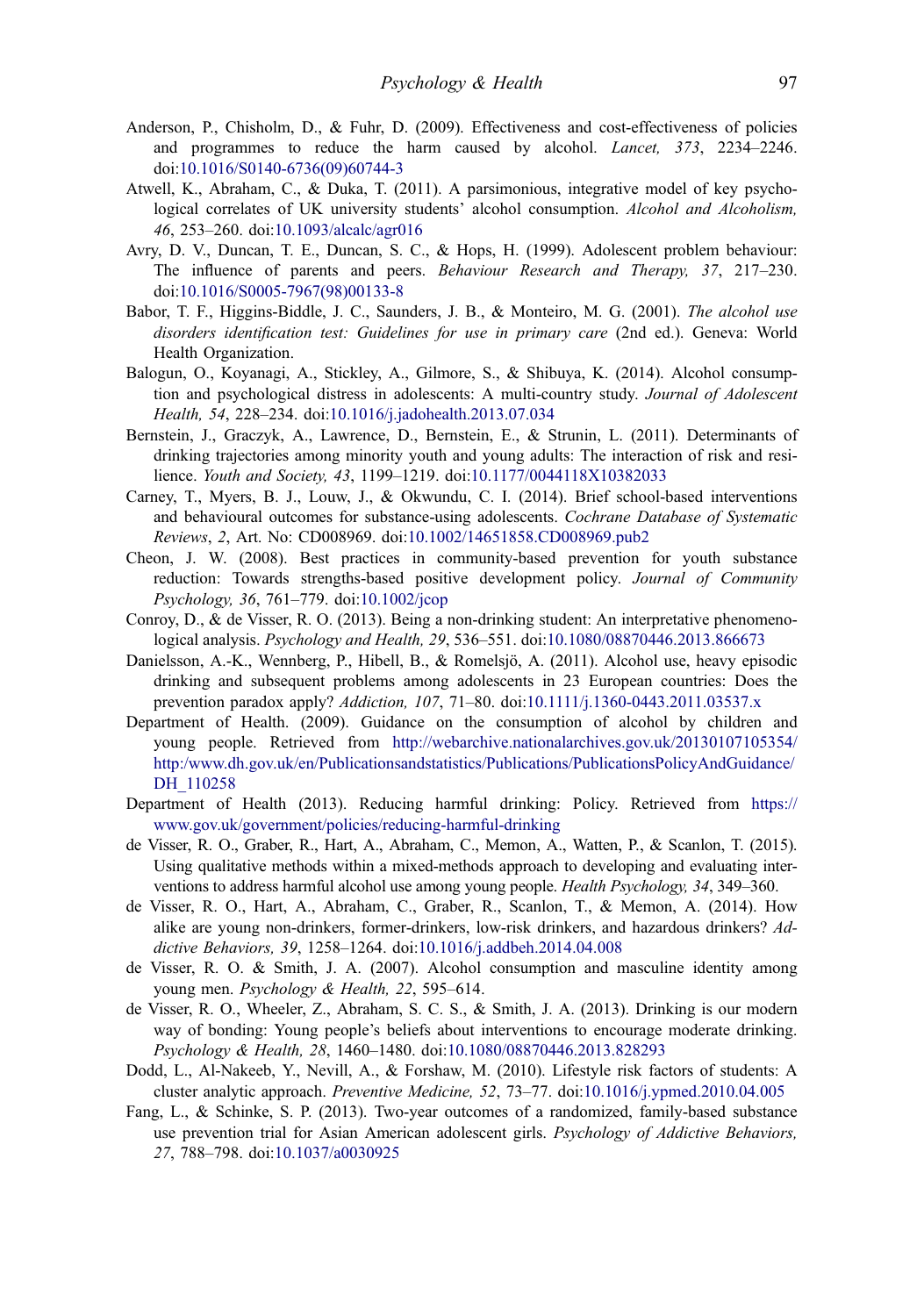- <span id="page-20-0"></span>Fletcher, A., Bonell, C., & Hargreaves, J. (2008). School effects on young people's drug use: A systematic review of intervention and observational studies. Journal of Adolescent Health, 42, 209–220. doi[:10.1016/j.jadohealth.2007.09.020](http://dx.doi.org/10.1016/j.jadohealth.2007.09.020)
- Foxcroft, D. R., & Tsertsvadze, A. (2012). Universal alcohol misuse prevention programmes for children and adolescents: Cochrane systematic reviews. Perspectives in Public Health, 132, 128–134. doi[:10.1177/1757913912443487](http://dx.doi.org/10.1177/1757913912443487)
- Frederiksen, N., Bakke, S., & Dalum, P. (2012). No alcohol, no party: An explorative study of young Danish moderate drinkers. Scandinavian Journal of Public Health, 40, 585–590. doi:[10.1177/1403494812458988](http://dx.doi.org/10.1177/1403494812458988)
- Griffin, J. P., Holliday, R. C., Frazier, E., & Braithwaite, R. L. (2009). The BRAVE (Building Resiliency and Vocational Excellence) program: Evaluation findings for a career-oriented substance abuse and violence preventive intervention. Journal of Health Care for the Poor and Underserved, 20, 798–816. doi:[10.1353/hpu.0.0174](http://dx.doi.org/10.1353/hpu.0.0174)
- Hart, A., Blincow, D., & Thomas, H. (2007). Resilient therapy: Working with children and families. Hove: Routledge.
- Healey, C., Rahman, A., Faizal, M., & Kinderman, P. (2014). Underage drinking in the UK: Changing trends, impact and interventions: A rapid evidence synthesis. International Journal of Drug Policy, 25, 123–132. doi:[10.1016/j.drugpo.2013.07.008](http://dx.doi.org/10.1016/j.drugpo.2013.07.008)
- Herring, R., Bayley, M., & Hurcombe, R. (2013). 'But no one told me it's okay not to drink': A qualitative study of young people who drink little or no alcohol. Journal of Substance Use, 19, 95–102. doi[:10.3109/14659891.2012.74013](http://dx.doi.org/10.3109/14659891.2012.74013)
- Johnson, K., Bryant, D. D., Collins, D. A., Noe, T. D., Strader, T. N., & Berbaum, M. (1998). Preventing and reducing alcohol and other drug use among high-risk youths by increasing family resilience. Social Work, 43, 297-308.
- Judge, T., Erez, A., Bono, J., & Thoresen, C. (2003). The core self-evaluations scale: Development of a measure. Personnel Psychology, 56, 303–331. doi:[10.1111/j.1744-6570.2003.tb00152.x](http://dx.doi.org/10.1111/j.1744-6570.2003.tb00152.x)
- Kloep, M., Hendry, L. B., Ingebrigtsen, J. E., Glendinning, A., & Espnes, G. A. (2001). Young people in 'drinking' societies? Norwegian, Scottish and Swedish adolescents' perceptions of alcohol use. Health Education Research, 16, 279–291. doi:[10.1093/her/16.3.279](http://dx.doi.org/10.1093/her/16.3.279)
- Kokkevi, A., Arapaki, A., Richardson, C., Florescu, S., Kuzman, M., & Stergar, E. (2007). Further investigation of psychological and environmental correlates of substance use in adolescence in six European countries. Drug and Alcohol Dependence, 88, 308–312. doi[:10.1016/](http://dx.doi.org/10.1016/j.drugalcdep.2006.10.004) [j.drugalcdep.2006.10.004](http://dx.doi.org/10.1016/j.drugalcdep.2006.10.004)
- Kuntsche, E., Knibbe, R., Gmel, G., & Engels, R. (2005). Why do young people drink? A review of drinking motives. Clinical Psychology Review, 25, 841–861. doi[:10.1016/j.cpr.2005.06.002](http://dx.doi.org/10.1016/j.cpr.2005.06.002)
- Kuntsche, E., Rehm, J., & Gmel, G. (2004). Characteristics of binge drinkers in Europe. Social Science and Medicine, 59, 113–127. doi[:10.1016/j.socscimed.2003.10.009](http://dx.doi.org/10.1016/j.socscimed.2003.10.009)
- Luthar, S. S., Cicchetti, D., & Becker, B. (2000). The construct of resilience: A critical evaluation and guidelines for future work. Child Development, 71, 543–562. doi[:10.1111/1467-8624.00164](http://dx.doi.org/10.1111/1467-8624.00164)
- Moreira, M. T., Smith, L. A., & Foxcroft, D. (2009). Social norms interventions to reduce alcohol misuse in university or college students (review). Cochrane Database of Systematic Reviews, 3. Art. No: CD006748. doi[:10.1002/14651858.CD006748.pub2](http://dx.doi.org/10.1002/14651858.CD006748.pub2)
- Nolen-Hoeksema, S., Wisco, B. E., & Lyubomirsky, S. (2008). Rethinking rumination. Perspectives on Psychological Science, 3, 400–424. doi:[10.1111/j.1745-6924.2008.00088.x](http://dx.doi.org/10.1111/j.1745-6924.2008.00088.x)
- Pavis, S., Cunningham-Burley, S., & Amos, A. (1997). Alcohol consumption and young people: Exploring meaning and social context. Health Education Research, 12, 311–322. doi[:10.1093/](http://dx.doi.org/10.1093/her/12.3.311) [her/12.3.311](http://dx.doi.org/10.1093/her/12.3.311)
- Philips-Howard, P., Bellis, M., Briant, L., Jones, H., Downing, J., Kelly, I., Bird, T., & Cook, P. (2010). Wellbeing, alcohol use and sexual activity in young teenagers: Findings from a crosssectional survey in school children in North West England. Substance Abuse Treatment, Prevention and Policy, 5, 27–34. doi:[10.1186/1747-597X-5-27](http://dx.doi.org/10.1186/1747-597X-5-27)